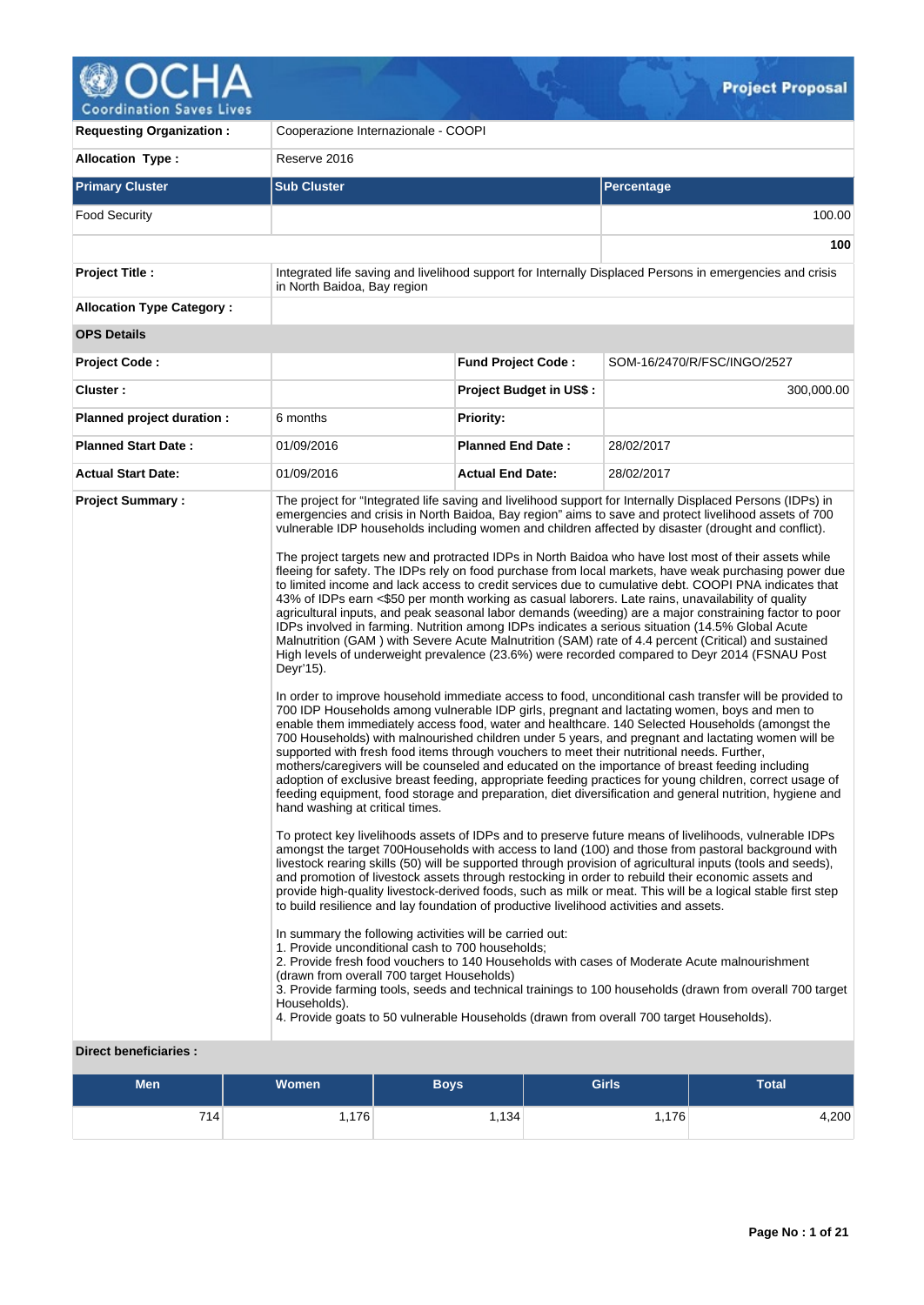| <b>Other Beneficiaries:</b>                                                                                                                                                                                                                                                                                                                                                                                                                                                                                                                                                                                                                                                                                                                                                                                                                                                                                                                                                                                                                                                                                                                                                                                                                                                                                                                                                                                                                                                                                                                                                                                                                                                                                                                                                                                                                                                                                                                                                                                                                                                                                                                                                                                                                                                                                                                                                                    |                             |                         |             |                             |              |  |  |  |  |
|------------------------------------------------------------------------------------------------------------------------------------------------------------------------------------------------------------------------------------------------------------------------------------------------------------------------------------------------------------------------------------------------------------------------------------------------------------------------------------------------------------------------------------------------------------------------------------------------------------------------------------------------------------------------------------------------------------------------------------------------------------------------------------------------------------------------------------------------------------------------------------------------------------------------------------------------------------------------------------------------------------------------------------------------------------------------------------------------------------------------------------------------------------------------------------------------------------------------------------------------------------------------------------------------------------------------------------------------------------------------------------------------------------------------------------------------------------------------------------------------------------------------------------------------------------------------------------------------------------------------------------------------------------------------------------------------------------------------------------------------------------------------------------------------------------------------------------------------------------------------------------------------------------------------------------------------------------------------------------------------------------------------------------------------------------------------------------------------------------------------------------------------------------------------------------------------------------------------------------------------------------------------------------------------------------------------------------------------------------------------------------------------|-----------------------------|-------------------------|-------------|-----------------------------|--------------|--|--|--|--|
| <b>Beneficiary name</b>                                                                                                                                                                                                                                                                                                                                                                                                                                                                                                                                                                                                                                                                                                                                                                                                                                                                                                                                                                                                                                                                                                                                                                                                                                                                                                                                                                                                                                                                                                                                                                                                                                                                                                                                                                                                                                                                                                                                                                                                                                                                                                                                                                                                                                                                                                                                                                        | Men                         | Women                   | <b>Boys</b> | <b>Girls</b>                | <b>Total</b> |  |  |  |  |
| Internally Displaced People                                                                                                                                                                                                                                                                                                                                                                                                                                                                                                                                                                                                                                                                                                                                                                                                                                                                                                                                                                                                                                                                                                                                                                                                                                                                                                                                                                                                                                                                                                                                                                                                                                                                                                                                                                                                                                                                                                                                                                                                                                                                                                                                                                                                                                                                                                                                                                    | 714                         | 1,176                   | 1,134       | 1,176<br>4,200              |              |  |  |  |  |
| <b>Indirect Beneficiaries:</b>                                                                                                                                                                                                                                                                                                                                                                                                                                                                                                                                                                                                                                                                                                                                                                                                                                                                                                                                                                                                                                                                                                                                                                                                                                                                                                                                                                                                                                                                                                                                                                                                                                                                                                                                                                                                                                                                                                                                                                                                                                                                                                                                                                                                                                                                                                                                                                 |                             |                         |             |                             |              |  |  |  |  |
|                                                                                                                                                                                                                                                                                                                                                                                                                                                                                                                                                                                                                                                                                                                                                                                                                                                                                                                                                                                                                                                                                                                                                                                                                                                                                                                                                                                                                                                                                                                                                                                                                                                                                                                                                                                                                                                                                                                                                                                                                                                                                                                                                                                                                                                                                                                                                                                                |                             |                         |             |                             |              |  |  |  |  |
| <b>Catchment Population:</b>                                                                                                                                                                                                                                                                                                                                                                                                                                                                                                                                                                                                                                                                                                                                                                                                                                                                                                                                                                                                                                                                                                                                                                                                                                                                                                                                                                                                                                                                                                                                                                                                                                                                                                                                                                                                                                                                                                                                                                                                                                                                                                                                                                                                                                                                                                                                                                   |                             |                         |             |                             |              |  |  |  |  |
|                                                                                                                                                                                                                                                                                                                                                                                                                                                                                                                                                                                                                                                                                                                                                                                                                                                                                                                                                                                                                                                                                                                                                                                                                                                                                                                                                                                                                                                                                                                                                                                                                                                                                                                                                                                                                                                                                                                                                                                                                                                                                                                                                                                                                                                                                                                                                                                                |                             |                         |             |                             |              |  |  |  |  |
| Link with allocation strategy :                                                                                                                                                                                                                                                                                                                                                                                                                                                                                                                                                                                                                                                                                                                                                                                                                                                                                                                                                                                                                                                                                                                                                                                                                                                                                                                                                                                                                                                                                                                                                                                                                                                                                                                                                                                                                                                                                                                                                                                                                                                                                                                                                                                                                                                                                                                                                                |                             |                         |             |                             |              |  |  |  |  |
| In line with the objectives of SHF, the proposed project has two main outcomes that are aimed at saving and sustaining lives of Internally<br>Displaced Persons and host communities in emergencies and crisis in Baidoa District. These include 1) Improving food access for<br>vulnerable households in crisis and emergency through unconditional cash transfer and fresh food vouchers 2) Strengthening and restoring<br>livelihood assets for 150 female and male farmer Households through agricultural support and livestock restocking.<br>The proposed intervention will provide unconditional cash transfer to enable IDPs to immediately access food, water and healthcare.<br>Selected Households with malnourished children under 5 years, and pregnant and lactating women from IDPs will be supported with<br>specialized food supplies & fresh food items through voucher to meet their nutritional needs. In order to mitigate malnutrition in infants,<br>mothers/caregivers will be counseled and educated on the importance of breast feeding including adoption of exclusive breast feeding,<br>appropriate feeding practices for young children, correct usage of feeding equipment, food storage and preparation, diet diversification and<br>general nutrition, hygiene and hand washing at critical times. Moreover, target beneficiaries with access to land will be supported with Agri<br>inputs to maximize production and improve household food security. In addition select IDP Households will be provided with livestock<br>(goats) in order to rebuild their economic assets and provide high-quality livestock-derived foods, such as milk or meat.<br>The proposed intervention will complement other on-going COOPI projects. COOPI is currently implementing an emergency response<br>action targeting 1000 new arrival IDPs in Baidoa who require life saving interventions and livelihood protection/support to meet critical<br>humanitarian needs and further address deterioration. The action adopts a multi-sector approach covering food and WASH and promotes a<br>nutrition component of preventative measures aimed at the adoption of appropriate hygiene behaviour and infant and young child feeding<br>(IYCF) practices. Additionally COOPI is implementing European Union (EU) funded Project for Reinforcing Animal Health Services in |                             |                         |             |                             |              |  |  |  |  |
| Somalia which addresses animal health needs and marketing through disease surveillance, disease reporting, and livestock inspection.<br>COOPI proposes a project targeting households in need that were left out in the current humanitarian interventions.                                                                                                                                                                                                                                                                                                                                                                                                                                                                                                                                                                                                                                                                                                                                                                                                                                                                                                                                                                                                                                                                                                                                                                                                                                                                                                                                                                                                                                                                                                                                                                                                                                                                                                                                                                                                                                                                                                                                                                                                                                                                                                                                    |                             |                         |             |                             |              |  |  |  |  |
| <b>Sub-Grants to Implementing Partners:</b>                                                                                                                                                                                                                                                                                                                                                                                                                                                                                                                                                                                                                                                                                                                                                                                                                                                                                                                                                                                                                                                                                                                                                                                                                                                                                                                                                                                                                                                                                                                                                                                                                                                                                                                                                                                                                                                                                                                                                                                                                                                                                                                                                                                                                                                                                                                                                    |                             |                         |             |                             |              |  |  |  |  |
| <b>Partner Name</b>                                                                                                                                                                                                                                                                                                                                                                                                                                                                                                                                                                                                                                                                                                                                                                                                                                                                                                                                                                                                                                                                                                                                                                                                                                                                                                                                                                                                                                                                                                                                                                                                                                                                                                                                                                                                                                                                                                                                                                                                                                                                                                                                                                                                                                                                                                                                                                            |                             | <b>Partner Type</b>     |             | <b>Budget in US\$</b>       |              |  |  |  |  |
|                                                                                                                                                                                                                                                                                                                                                                                                                                                                                                                                                                                                                                                                                                                                                                                                                                                                                                                                                                                                                                                                                                                                                                                                                                                                                                                                                                                                                                                                                                                                                                                                                                                                                                                                                                                                                                                                                                                                                                                                                                                                                                                                                                                                                                                                                                                                                                                                |                             |                         |             |                             |              |  |  |  |  |
| Other funding secured for the same project (to date) :                                                                                                                                                                                                                                                                                                                                                                                                                                                                                                                                                                                                                                                                                                                                                                                                                                                                                                                                                                                                                                                                                                                                                                                                                                                                                                                                                                                                                                                                                                                                                                                                                                                                                                                                                                                                                                                                                                                                                                                                                                                                                                                                                                                                                                                                                                                                         |                             |                         |             |                             |              |  |  |  |  |
|                                                                                                                                                                                                                                                                                                                                                                                                                                                                                                                                                                                                                                                                                                                                                                                                                                                                                                                                                                                                                                                                                                                                                                                                                                                                                                                                                                                                                                                                                                                                                                                                                                                                                                                                                                                                                                                                                                                                                                                                                                                                                                                                                                                                                                                                                                                                                                                                | <b>Other Funding Source</b> |                         |             | <b>Other Funding Amount</b> |              |  |  |  |  |
|                                                                                                                                                                                                                                                                                                                                                                                                                                                                                                                                                                                                                                                                                                                                                                                                                                                                                                                                                                                                                                                                                                                                                                                                                                                                                                                                                                                                                                                                                                                                                                                                                                                                                                                                                                                                                                                                                                                                                                                                                                                                                                                                                                                                                                                                                                                                                                                                |                             |                         |             |                             |              |  |  |  |  |
| Organization focal point :                                                                                                                                                                                                                                                                                                                                                                                                                                                                                                                                                                                                                                                                                                                                                                                                                                                                                                                                                                                                                                                                                                                                                                                                                                                                                                                                                                                                                                                                                                                                                                                                                                                                                                                                                                                                                                                                                                                                                                                                                                                                                                                                                                                                                                                                                                                                                                     |                             |                         |             |                             |              |  |  |  |  |
| <b>Name</b>                                                                                                                                                                                                                                                                                                                                                                                                                                                                                                                                                                                                                                                                                                                                                                                                                                                                                                                                                                                                                                                                                                                                                                                                                                                                                                                                                                                                                                                                                                                                                                                                                                                                                                                                                                                                                                                                                                                                                                                                                                                                                                                                                                                                                                                                                                                                                                                    | <b>Title</b>                | <b>Email</b>            |             | Phone                       |              |  |  |  |  |
| Deka Warsame                                                                                                                                                                                                                                                                                                                                                                                                                                                                                                                                                                                                                                                                                                                                                                                                                                                                                                                                                                                                                                                                                                                                                                                                                                                                                                                                                                                                                                                                                                                                                                                                                                                                                                                                                                                                                                                                                                                                                                                                                                                                                                                                                                                                                                                                                                                                                                                   | Regional Representative     | coord.nairobi@coopi.org |             | +254724255324               |              |  |  |  |  |
| <b>BACKGROUND</b>                                                                                                                                                                                                                                                                                                                                                                                                                                                                                                                                                                                                                                                                                                                                                                                                                                                                                                                                                                                                                                                                                                                                                                                                                                                                                                                                                                                                                                                                                                                                                                                                                                                                                                                                                                                                                                                                                                                                                                                                                                                                                                                                                                                                                                                                                                                                                                              |                             |                         |             |                             |              |  |  |  |  |
| 1. Humanitarian context analysis                                                                                                                                                                                                                                                                                                                                                                                                                                                                                                                                                                                                                                                                                                                                                                                                                                                                                                                                                                                                                                                                                                                                                                                                                                                                                                                                                                                                                                                                                                                                                                                                                                                                                                                                                                                                                                                                                                                                                                                                                                                                                                                                                                                                                                                                                                                                                               |                             |                         |             |                             |              |  |  |  |  |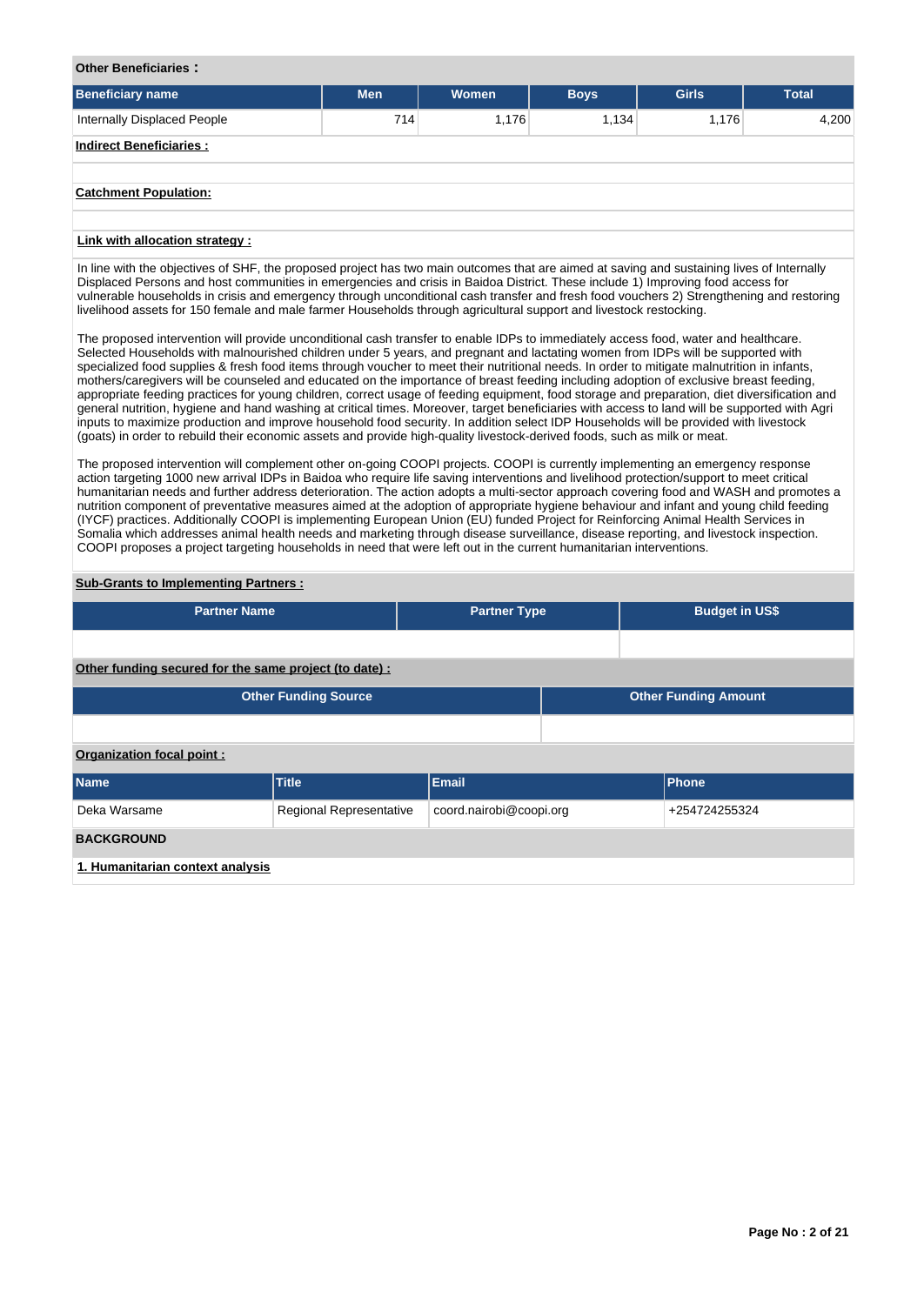Despite its potential contribution to Somalia's food production, Baidoa (Bay region) has about 19016 people in emergencies and crisis (FSNAU Feb 2016). The protracted crisis has led to persistent acute food insecurity. Analysis of the food security status based on the food consumption score, Household Dietary Diversity (HDD) and coping strategies index (CSI) by the livelihood groups reveals that the IDP population has the highest rates of food insecurity. 45% of the population in crisis have poor Food Consumption Score (FCS) and 5% have Household Dietary Diversity score (HDDS) of less than 4 (FSNAU Post Deyr 2015/16). The food insecurity situation has greatly affected Internally Displaced Populations (IDPs) in both rural and urban centers. The IDPs live in deplorable conditions and the lack basic service, livelihoods opportunities and prevailing security and protection risk further accentuate level of acute food insecurity. The IDPs are equally facing sustained high levels of acute malnutrition which is in part attributable to the food insecurity as well as other socio-economic and cultural practices. COOPI's nutrition study Aug '15, found that malnutrition rates are exacerbated by inappropriate infant and young child feeding practices and low Households dietary diversity, where 77% of households fed on less than 6 food groups. IDP households vulnerability is also exacerbated by depletion of livelihood assets and unreliable income earning opportunities.

Further, limited humanitarian intervention in rural areas, dependent on agro pastoral livelihoods prone to natural shocks and insecurity has led to pull factor in urban centers and continue to cause a fluctuation in humanitarian needs, as well impact the already weak economy. According to COOPI's own and joint assessments with UN-OCHA in December 2015, new military operations led to the displacement of over 6000 people mainly from rural Bay, Bakool and Middle Juba into Baidoa and more are expected to get displaced as endemic inter-clan fighting for control of land, pasture or water sources also continues to lead to casualties and displacement of civilians. Findings from FSNAU 2015/16 survey indicate that the highest proportions of new IDP arrivals were reported in Baidoa (32%) amongst other towns. Insecurity and localized floods were the main causes of displacement. In addition the imminent organized return of registered refugees from Somalia, including 29,700 from Bay region, taking place within the framework of the Kenya/Somalia/UNHCR Tripartite Agreement would likely put strain on existing resources and worsen the food security situation (UNHCR operation strategy 2015-2019)) According to the UNHCR report, 26% of the returnees/refugees are men, women 25%; Children 49%. This action seeks to achieve integrated response to address the nutritional needs and provide appropriate life saving interventions to improve household immediate access to food in line with Food Security Cluster strategy

#### **2. Needs assessment**

It is estimated 55,0000 IDPs are settled in Baidoa (OCHA/Intersos,April'16) comprising of new displacements and those in protracted situation living in 72 settlements. According to COOPI's own and joint assessments, nearly 5,900 new IDPs from rural Bay, Bakool and Middle Juba arrived in Baidoa town since Dec 2015.. COOPI participatory needs assessment (PNA) indicates that 43% of IDPs earn <\$50 working as casual labour - this source of income favours men over women. HFIA S measurement indicates that all IDPs in the district are severely food insecure with :(a) HDDS of <6 food groups (b)78% have outstanding debt of which 34% is spent on food.

Adverse climatic conditions also resulted in significant increase in food insecurity and related health & nutrition challenges. Cumulative effects of late start of Gu season rains and harsh Jillal (Jan-Mar) resulted in poor germination and, in some cases, crop wilting due to moisture stress. In this regard agricultural labour opportunities that could provide income for poor HHs to purchase food are not readily available. In addition to challenges posed by natural hazards, availability of quality agricultural inputs, peak seasonal labour demands (weeding) are a major constraining factor to poor IDPs involved in farming mainly female headed households. Hormar consortium assessment'16 in Baidoa indicate 9% of 105 IDP Households surveyed have access to land with an average size of 1.1 taab and keep few livestock.

In addition to household food insecurity, vulnerability of the IDP population in the district is further worsened by prevalence of high malnutrition rates mainly affecting children <5 years and lactating mothers. In Baidoa, nutrition among IDPs indicates a serious situation (14.5% GAM) with SAM rate of 4.4 percent (Critical) and sustained High levels of underweight prevalence(23.6%) were recorded compared to Deyr 2014 (FSNAU Post Deyr'15). With limited source of income and the absence of comprehensive and adequate nutrition program, children mainly from IDP camps continue to suffer acute malnutrition and stunted growth and are susceptible to illness. Facility based nutritional data comparative analysis indicates the district had in February 2016, the highest admission of children with acute malnutrition. 370 cases were admitted in (FSNAU Nut' update May'16). This situation is expected to be sustained over next three months due to limited access to humanitarian assistance

The current high prevalence of malnutrition observed as well as the very Critical levels of maternal malnutrition recorded amongst the IDP population necessitates not only nutrition specific programs but also additional integrated nutrition sensitive interventions to prevent further deterioration of the nutrition situation. The proposed project aims to target at least 10% of 5900 (700HHs) new arrival and protracted IDPs households affected by drought, conflict and evictions. These target population have lost all assets while fleeing for safety. They rely on food purchase from local markets, have weak purchasing power due to limited income and lack access to credit services due to cumulative debt. Women, girls and minority group amongst the IDP population face discrimination and protection issues as a result of this situation and will be given priority in targeting process.

To address the increasing level of acute food insecurity among the IDPs in line with the strategic objectives of the HRP ,Jan –Dec 2016 and food security cluster response plan 2016 the project proposes the delivery of lifesaving assistance to those 700 HHs in "emergency" and "crisis", who are unable to meet their minimum food and nutritional needs. The action will further aim to restore and strengthen livelihoods of the target population by through provision of livelihood-specific and seasonally-appropriate inputs to help mitigate the effects of seasonal risks and prevent them from slipping into acute food insecurity

#### **3. Description Of Beneficiaries**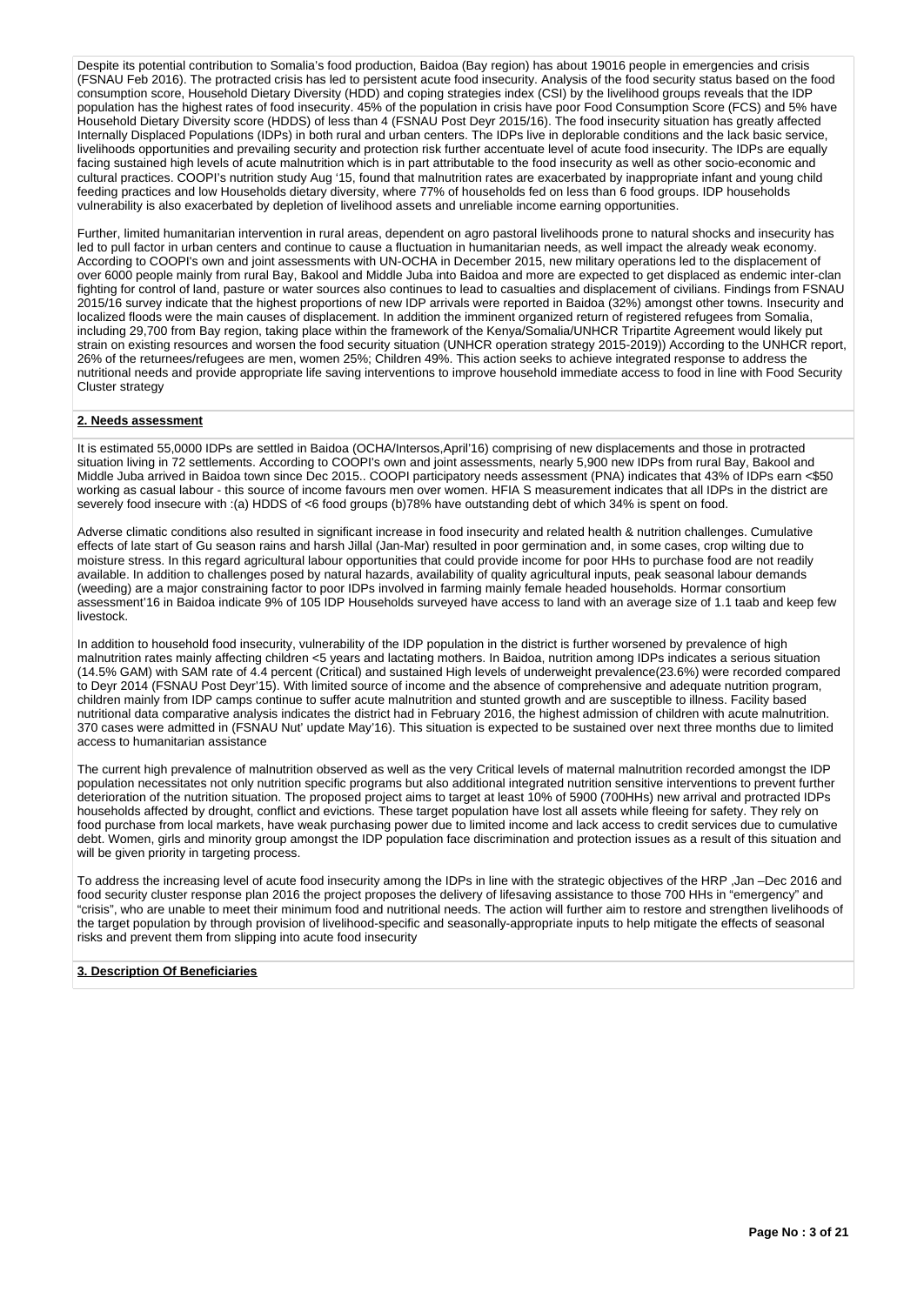The Project targets most vulnerable persons and families in humanitarian emergency and crisis phases as per IPC classification, and has specific focus on the most vulnerable populations among the IDPs in north Baidoa of Bay region, South Somalia. Among these are the Newly Displaced and Protracted IDPs. The Newly Displaced are mainly poor IDP families whose livelihood strategies have collapsed or are severely weakened, that accumulated huge debts, lack social support, and are consequently facing nutrition and food access crisis. These Protracted IDPs are those that have stayed in the IDP camps longer, have no significant livelihood means, lack proper income sources and are faced with food access crisis. The IDP settlements are located at the outskirts of Baidoa town where basic services such as safe water supply, appropriate sanitation facilities, health, education and food are stretched due to new IDP influx. COOPI will prioritize vulnerable groups especially new and protracted IDPs who require emergency and sustained food security and livelihood support, female- headed households, orphans, people with disability or chronically ill, the elderly and minority clans and will ensure the inclusion of different age and gender groups among the IDPs. COOPI will ensure these groups have a representative selected by the community into the village/IDP committees. In addition, COOPI will ensure that selected beneficiaries are the ones most threatened by high levels of food insecurity and malnutrition. The malnutrition situation remains serious with a GAM rate of 14.5 for new and protracted IDPs in Baidoa (FSNAU 2015-16 Post Deyr Outlook). COOPI involves the target communities in the entire project cycle management. At the inception phase, Focus Group Discussions , key informant interviews, community mapping and household surveys were done to identify the needs of the communities which were prioritized under this project. COOPI will employ an intensive community based targeting (CBT) process where the village/IDP committees composed of respected elders and women representative will play a pivotal role in spear heading the selection of the most vulnerable households as target beneficiaries. COOPI has a defined specific targeting criteria per livelihood regarding income source; level of income; livestock assets; size of the household and number of young children and other dependents; Recipients of `zakat'; Dependence on aid and/or begging; None/very basic/temporary shelter; land ownership and ownership of farm inputs (including tools and seeds). As vulnerabilities vary depending on context, the criteria for selection will be shared with village/IDP committees and scrutinized until they match the description of the most vulnerable households in the IDP camps. Physical verification will be done across 10% of all beneficiaries by COOPI monitoring and evaluation (M&E) unit to ensure that the selection criterion has been adhered to and that the selected community members match the criteria. Registration of beneficiaries will be done bio-metrically to eliminate irregularities and increase accountability and timeliness.

#### **4. Grant Request Justification**

The proposed intervention aims to improve food security, nutritional status for women, men, boys and girls facing critical humanitarian needs by providing life-saving and life-sustaining assistance, prioritizing the most vulnerable

The Internally Displaced Populations (IDPs) are one of the vulnerable population groups constantly facing acute food and nutritional insecurity. Baidoa has about 16,329 and 2687 IDPs in IPC 3 and 4 respectively (FSNAU Feb 2016). The project seeks to improve access to food, protect livelihood assets, and reduce vulnerability to shocks through provision of unconditional cash, fresh food vouchers, agricultural inputs and livestock (restocking) in line with Food Security Cluster strategy.

The immediate priority will be put on improving access to food for the most vulnerable households in the IDP camps during this harsh period. This will be done through direct support in form of fresh food vouchers and unconditional cash transfer. Direct fresh food vouchers will provide quick impact and improve diet diversity to IDP Households with malnourished members while the unconditional cash will improve immediate access to food and other much needed services. COOPI is implementing an integrated emergency project targeting Baidoa IDPs with unconditional cash transfer and a small component of fresh food vouchers targeting families with malnourished children under 5 years. The proposed fresh food voucher and unconditional cash transfer aims to upscale on the ongoing intervention. Along this humanitarian need of accessing food, people also need support in re-starting their production activities. Both agriculture and livestock production will be enhanced. Many in the IDP camps in Baidoa have access to farmlands but are incapacitated by lack of access to farming tools and seeds. The proposed small scale farming aims to support IDPs households to engage in small-scale agricultural activities through provision of agricultural inputs and technical training. The proposed activity envisages the promotion of fast growing nutrient dense crops for improving the nutritional condition. The activity will also enable women to sell the surplus from their produce in the local markets thereby enabling them to earn income. Livestock being the dependent livelihoods for pastoral dropouts in IDP camps, restocking will rebuilding their livestock assets and ensure milk supplies/ meat for the household especially children and the old.

#### **5. Complementarity**

COOPI is currently implementing an emergency program with support from ECHO in Bay and Gedo regions. Ongoing programs focus on resilience building and life saving interventions with a mainstream of emergency preparedness and response mechanism. It is envisaged that the proposed project will build and reinforce gains achieved in the past while consolidating synergy with other projects currently running in the proposed locations. The ECHO funded project that is currently running targets vulnerable new arrival IDPs with unconditional cash transfers and a small component of fresh food vouchers with an aim of improving immediate access to food. The project proposes to upscale the fresh food vouchers and unconditional cash transfer being implemented by COOPI in the IDPs in Baidoa. In Baidoa bilateral coordination with agencies in Food Security and Livelihoods & WASH cluster (WVI, NRC, DRC and SCI) was done to provide Complementarity, synergy and avoid the overlap of activities and beneficiaries. COOPI will coordinate with other agencies in the livestock sector to intervene in the area of livestock treatment. Other COOPI ongoing programs that would provide leverage and synergy to the proposed project include: SomReP Consortium- Bay and Lower Shabelle Resilience and Social protection program. Additionally COOPI is implementing EU funded Project for Reinforcing Animal Health Services in Somalia. The project addresses animal health needs and marketing through disease surveillance, disease reporting, and livestock inspection.

### **LOGICAL FRAMEWORK**

#### **Overall project objective**

The lives of the vulnerable IDP households' members including women and children threatened by disaster (drought and conflict) are saved and their livelihood assets strengthened in North Baidoa of Bay region.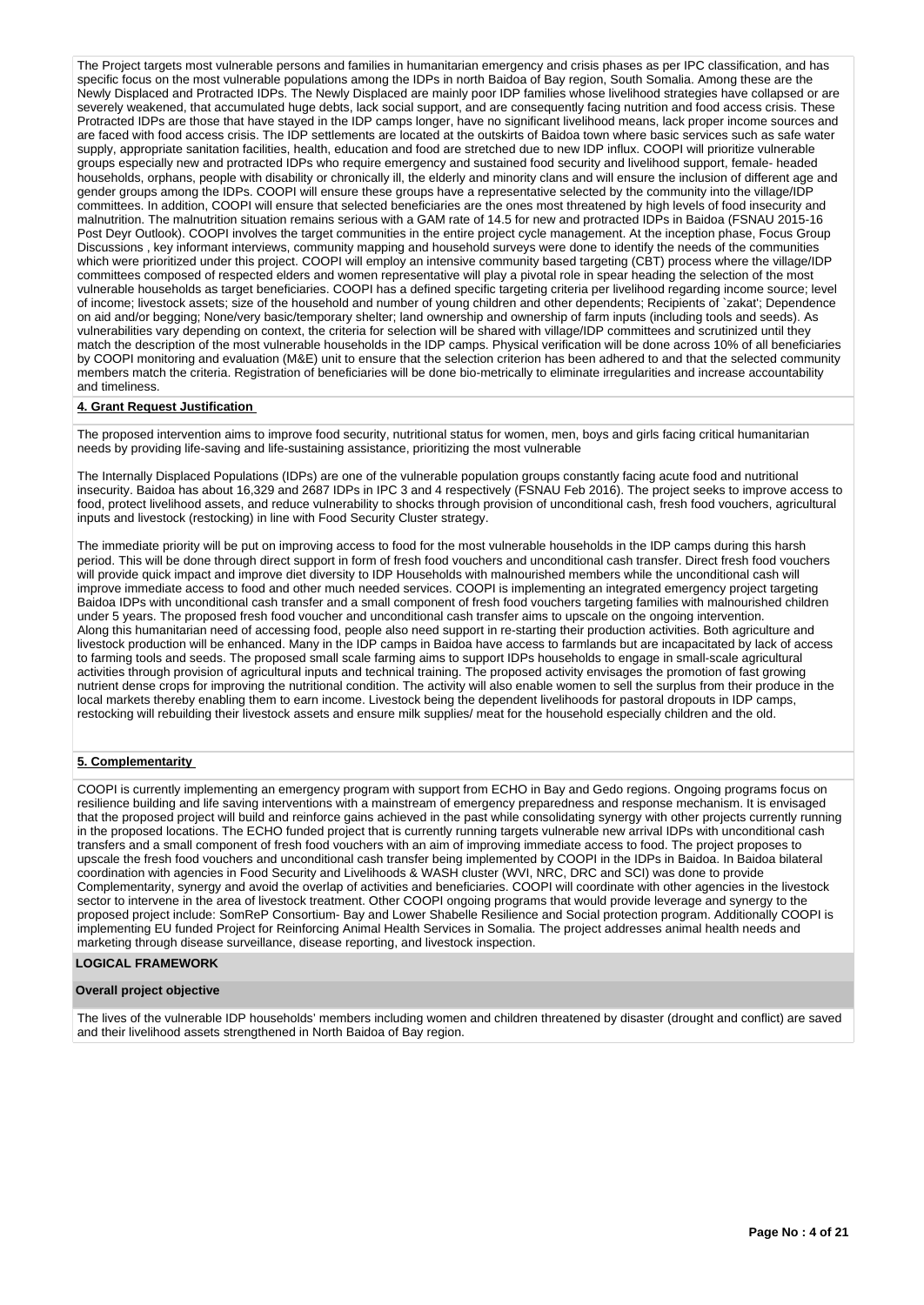| <b>Food Security</b>                                                                                                                                                                                                         |                                                 |                                 |
|------------------------------------------------------------------------------------------------------------------------------------------------------------------------------------------------------------------------------|-------------------------------------------------|---------------------------------|
| <b>Cluster objectives</b>                                                                                                                                                                                                    | <b>Strategic Response Plan (SRP) objectives</b> | <b>Percentage of activities</b> |
| Improve household immediate access to food<br>through provision of unconditional transfer<br>depending on the severity of food insecurity<br>as per IPC classification, vulnerability and<br>seasonality of the livelihoods. | Somalia HRP 2016                                | 50                              |
| Increase productive capacity of rural and<br>urban livelihoods through provision<br>seasonallyappropriate and livelihood-specific<br>inputs.                                                                                 | Somalia HRP 2016                                | 35                              |
| Support rehabilitation and/or restoration of<br>household and community productive assets<br>and capacity to build resilience to withstand<br>future shocks and prevent further<br>deterioration                             | Somalia HRP 2016                                | 15                              |

**Contribution to Cluster/Sector Objectives :** The proposed project will contribute to the following three cluster objectives: 1) Improve household immediate access to food through provision of unconditional cash transfer depending on the severity of food security as per IPC classification, vulnerability, and seasonality of the livelihoods and 2) Increase productive capacity of rural and urban livelihoods through provision of seasonally appropriate and livelihood specific inputs 3) Support rehabilitation and/or restoration of household and community productive assets and capacity to build resilience to withstand future shocks and prevent further deterioration.

The project proposes the delivery of lifesaving assistance to those in "emergency" and "crisis", who are unable to meet their minimum food and nutritional needs. This will be done by improving immediate access to food, through unconditional cash and fresh food vouchers, to reduce risk of malnutrition among vulnerable IDP girls, pregnant and lactating women, boys and men. Biometric system will be used for registration and payment; risks will be minimized through beneficiary validation and use of monitoring tools. Selected Households with malnourished children under 5 years, and pregnant and lactating women from IDPs will be supported with specialized food supplies & fresh food items through voucher to meet their nutritional needs. In order to mitigate malnutrition in infants, mothers/caregivers will be counseled and educated on the importance of breast feeding including adoption of exclusive breast feeding, appropriate feeding practices for young children, correct usage of feeding equipment, food preparation and storage, diet diversification and general nutrition, hygiene and hand washing at critical times.

The project also aims to restore and strengthen livelihoods by prioritizing the provision of livelihood opportunities to vulnerable IDPs through provision of safety nets to help mitigate the effects of seasonal risks and prevent them from slipping into acute food insecurity. In order to increase productive capacity of targeted communities, vulnerable IDPs with access to land will be supported through provision of agricultural inputs (tools + seeds) and technical training. Further, vulnerable pastoral dropouts Households will be provided with livestock (goats) in order to rebuild their economic assets and provide high quality livestock-derived foods, such as milk or meat. This will be a logical stable first step to build resilience and lay foundation of productive livelihood activities and assets.

### **Outcome 1**

Improved food access for 700 vulnerable IDP households, (in particular female headed, destitute, disabled and those with malnourished boys and girls under 5 years) through unconditional cash transfers and provision of fresh food vouchers.

#### **Output 1.1**

#### **Description**

700 vulnerable IDP female and male headed households realize improved food availability at household level through provision of 3 rounds of cash transfer in north Baidoa

## **Assumptions & Risks**

•Stable civil security;

- Community acceptance and participation;
- No widespread and continued conflict;
- No exceptional climatic shocks;

# **Activities**

# **Activity 1.1.1**

**Standard Activity : Conditional or unconditional Cash transfer**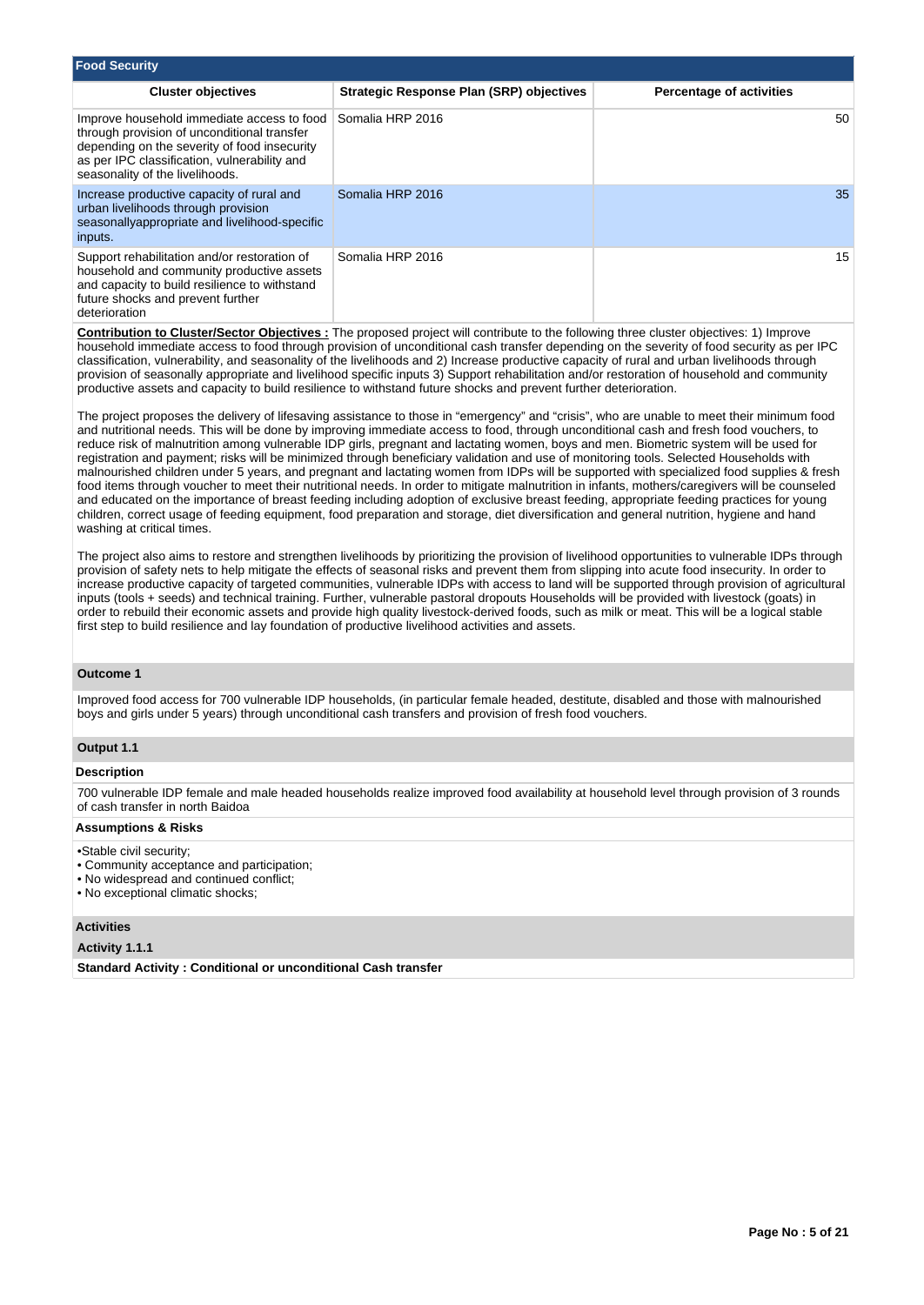COOPI will provide unconditional cash transfer to the most vulnerable IDP (new and among the protracted), to save lives and livelihood assets. Priority will be given to most vulnerable IDPs affected by forced evictions, flooding, conflict displacement and are in IPC 3 and 4. The unconditional cash transfers gives flexibility to the beneficiaries on the use of cash. Majority of the beneficiaries are accustomed to acquiring food through purchase and have lost all assets while fleeing for safety. COOPI will build on experiences and the lessons learnt in previous and ongoing intervention s to effectively increase access to food and essential non food items for the most affected HHs. Targeting for unconditional cash transfer will involve various actors especially when it is linked to health, nutrition and collection of physical data to ascertain that eligible persons benefit from the intervention. COOPI is also cognizant of the fact that UCT is attractive, with high potential for diversion and has put strong systems in place to eliminate this. Both the existing biometric system for registration and validation protocol for beneficiary verification will be strengthened to minimize risks. The biometric registration system will also capture details of alternate member of the HH to receive cash in case the principal head of HH will not be available during distribution. COOPI monitors the price of food and essential non food items monthly and has been able to follow the levels of inflation. PDM will be conducted after each round of cash distribution to monitor the usage of cash and assess the impact on the market. The beneficiaries will be given USD 70 which approximately contributes to 76% of the CMB, for 3 rounds. The beneficiary data will be uploaded onto the master register list for voucher production. The voucher contains 3 sections: one remains with COOPI, the second one is used to redeem cash and the third one, which has the complaint number remains with the beneficiaries. Additionally, the beneficiaries will be registered and paid using the biometric systems. The beneficiary finger prints and photos are taken and used to identify beneficiaries at vouchers and cash collection points. The beneficiaries will redeem these vouchers for a cash value with the Money Transfer Company closest to them.

#### **Indicators**

|                                                                                                                                             |                                                                                                                         |                                                                                                                                     |            | <b>End cycle beneficiaries</b> |     |  | <b>End</b><br>cycle |
|---------------------------------------------------------------------------------------------------------------------------------------------|-------------------------------------------------------------------------------------------------------------------------|-------------------------------------------------------------------------------------------------------------------------------------|------------|--------------------------------|-----|--|---------------------|
| Code                                                                                                                                        | <b>Cluster</b>                                                                                                          | <b>Indicator</b>                                                                                                                    | <b>Men</b> | <b>Target</b>                  |     |  |                     |
| Indicator 1.1.1                                                                                                                             | <b>Food Security</b>                                                                                                    | Number of people in crisis and IDPs receiving<br>unconditional support to improve access to food                                    |            |                                |     |  | 4,200               |
| - Biometric registration system<br>- Redeemed vouchers                                                                                      | <b>Means of Verification : - Baseline &amp; end line report</b><br>- Post distribution monitoring reports               |                                                                                                                                     |            |                                |     |  |                     |
| Indicator 1.1.2<br><b>Food Security</b><br>Number of HH received and redeemed<br>unconditional cash transfer of \$70 per HH for 3<br>rounds |                                                                                                                         |                                                                                                                                     |            |                                | 700 |  |                     |
| - Photos<br>Output 1.2                                                                                                                      | <b>Means of Verification:</b> - Field visit report<br>- Redeemed vouchers<br>- Onsite distribution monitoring reports   |                                                                                                                                     |            |                                |     |  |                     |
|                                                                                                                                             |                                                                                                                         |                                                                                                                                     |            |                                |     |  |                     |
| <b>Description</b>                                                                                                                          |                                                                                                                         |                                                                                                                                     |            |                                |     |  |                     |
|                                                                                                                                             | provision of fresh food vouchers for 3 months in North Baidoa                                                           | 140 most vulnerable Female and Male headed IDP households with malnourished children under 5 have access to nutritious food through |            |                                |     |  |                     |
| <b>Assumptions &amp; Risks</b>                                                                                                              |                                                                                                                         |                                                                                                                                     |            |                                |     |  |                     |
| • Stable civil security;                                                                                                                    | • Community acceptance and participation<br>. No widespread and continued conflict;<br>• No exceptional climatic shocks |                                                                                                                                     |            |                                |     |  |                     |
| <b>Activities</b>                                                                                                                           |                                                                                                                         |                                                                                                                                     |            |                                |     |  |                     |
| Activity 1.2.1                                                                                                                              |                                                                                                                         |                                                                                                                                     |            |                                |     |  |                     |
|                                                                                                                                             | <b>Standard Activity: Voucher distribution</b>                                                                          |                                                                                                                                     |            |                                |     |  |                     |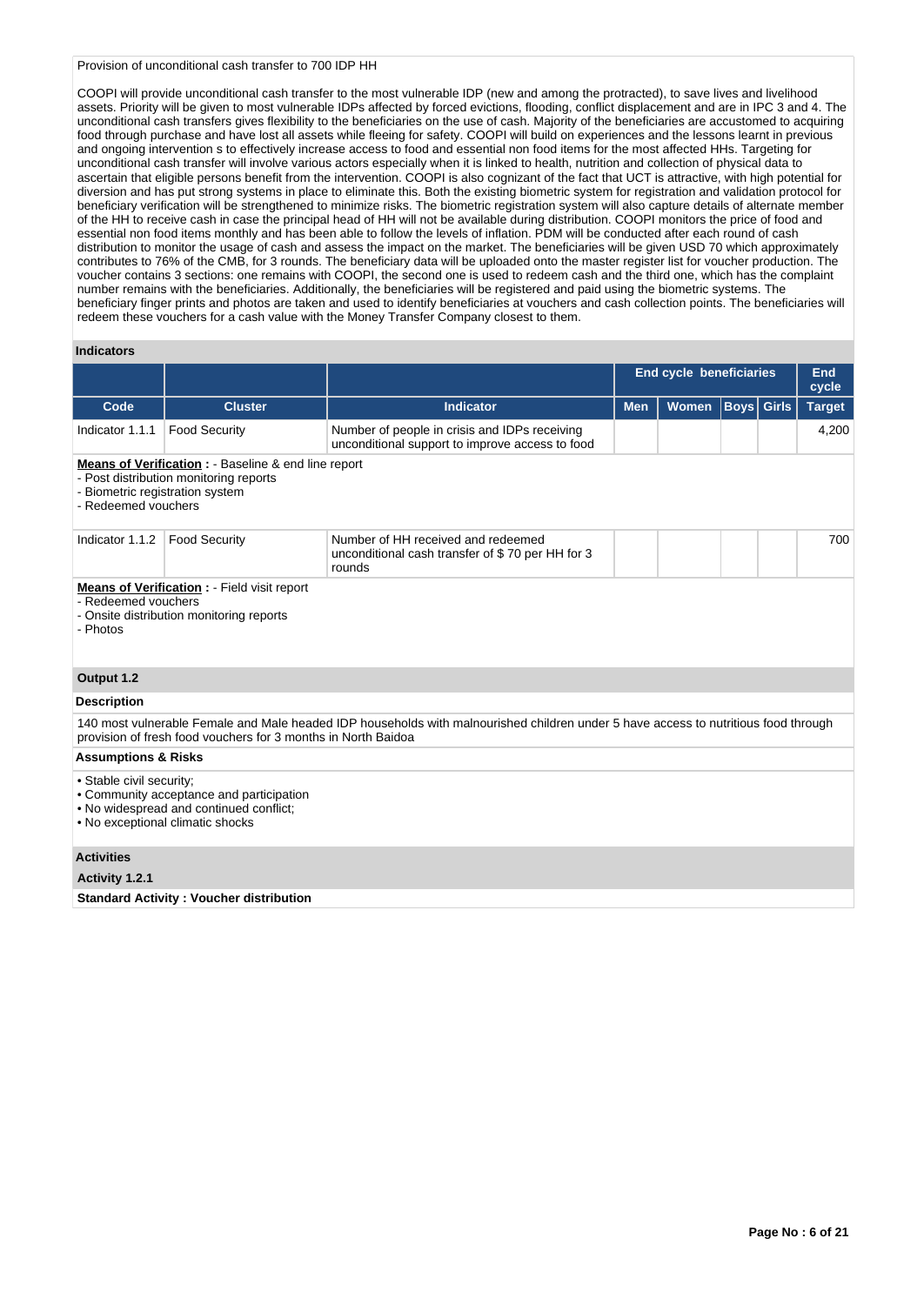Fresh Food vouchers distribution for 140 IDP HHs with malnourished boys and girls under 5 years

COOPI considers the provision of FFV both as a means of delivering life-saving food assistance to the most affected as well as building their resilience. In other COOP programs it was noted that children enrolled in OTP and who were targeted for fresh food vouchers showed improved treatment outcomes in regard to length of stay. In addition the beneficiaries' feedback indicates significant contribution to children's dietary diversity through improved access to fresh and nutritious foods. The fresh food is implemented through the local traders and has injected cash into the local economy. Based on these positive experiences, COOPI will expand the FFV program and integrate IYCF education awareness as a strategy to diversify diets and improve nutritional status of Children <5 years in IDP settlements. The food will help to increase the intake of nutrients as they are rich in vitamin A, C, iron and protein among others. Though the nutritional values for raw and cooked food products are important, FFV mainly aims to add to the food baskets and through that contribute to the nutrient intake. The beneficiaries are provided with list of fresh food available locally such as fruits, vegetables and eggs. Bi-weekly vouchers will be used to provide flexibility in receiving food. The beneficiaries of the FFV program are 140 IDPs in Baidoa who have children with MAM in order to improve their nutritional status. COOPI will undertake MUAC measurement and closely liaise with health and nutrition actors in the targeting process. The Households with eligible children will receive vouchers valued 45USD per month/3 months. The beneficiaries are sensitized on their entitlement in terms of voucher values, prices, the quality and the quantity of the fresh foods they will get per month. The records of food collections will be maintained and monitored by the project staff and beneficiary representatives who ensure that the correct quantities and quality are received by the beneficiaries in time. Since fresh food is perishable, each beneficiary makes arrangement with the vendor on the collection of the food in multiple rounds and a check system is indicted at the back of the voucher for monitoring purpose. The vouchers will be used to purchase approved foods (eggs, fresh fruits and vegetables) from selected traders. The traders will reclaim the vouchers from COOPI through a refunding mechanism with money vendors. Mothers/caregivers will be given counseling and education on the importance of breast feeding, appropriate feeding practices for young children, food preparation and storage, diet diversification, general nutrition and hygiene. The provision of food will be strengthened by: Promoting the use of the vegetables and fresh fruits through nutrition education and cooking demonstrations; Strengthening and facilitating the mother-to-mother support groups and village representatives to disseminate the improved IYCF practices. Comprehensive monitoring systems including baselines and appropriate indicators will be put in place. Market assessments will be done to easily monitor supply, adjusting the value of the voucher and assessing the impact of the voucher on local markets.

#### **Indicators**

|                                                                                                                                                                                                                                                               |                                                                                                                          |                                                                                                                                      |            | End cycle beneficiaries |  |     | End<br>cycle |
|---------------------------------------------------------------------------------------------------------------------------------------------------------------------------------------------------------------------------------------------------------------|--------------------------------------------------------------------------------------------------------------------------|--------------------------------------------------------------------------------------------------------------------------------------|------------|-------------------------|--|-----|--------------|
| Code                                                                                                                                                                                                                                                          | <b>Cluster</b>                                                                                                           | <b>Indicator</b>                                                                                                                     | <b>Men</b> | <b>Target</b>           |  |     |              |
| Indicator 1.2.1                                                                                                                                                                                                                                               | <b>Food Security</b>                                                                                                     | Number of people in crisis and IDPs receiving<br>unconditional support to improve access to food                                     |            |                         |  |     | 140          |
| - Biometric registration system<br>- Redeemed vouchers<br>- Photos                                                                                                                                                                                            | <b>Means of Verification : - Onsite distribution monitoring reports</b>                                                  |                                                                                                                                      |            |                         |  |     |              |
| <b>Food Security</b><br>Indicator 1.2.2<br>Number of people in crisis and IDPs receiving<br>unconditional support to improve access to food<br>through provision of Fresh food voucher<br>comprised of locally available fresh fruits,<br>vegetables and eggs |                                                                                                                          |                                                                                                                                      |            |                         |  | 140 |              |
| - Biometric registration system<br>- Redeemed vouchers<br>- Photos                                                                                                                                                                                            | <b>Means of Verification : - Onsite distribution monitoring reports</b>                                                  |                                                                                                                                      |            |                         |  |     |              |
| <b>Outcome 2</b>                                                                                                                                                                                                                                              |                                                                                                                          |                                                                                                                                      |            |                         |  |     |              |
|                                                                                                                                                                                                                                                               |                                                                                                                          | Strengthened and restored livelihood assets for 150 female and male farmer HHs through agricultural support and livestock restocking |            |                         |  |     |              |
| Output 2.1                                                                                                                                                                                                                                                    |                                                                                                                          |                                                                                                                                      |            |                         |  |     |              |
| <b>Description</b>                                                                                                                                                                                                                                            |                                                                                                                          |                                                                                                                                      |            |                         |  |     |              |
|                                                                                                                                                                                                                                                               |                                                                                                                          | 100 IDP male and female headed IDP farming households are trained and provided with assorted seed and tool kits in North Baidoa.     |            |                         |  |     |              |
| <b>Assumptions &amp; Risks</b>                                                                                                                                                                                                                                |                                                                                                                          |                                                                                                                                      |            |                         |  |     |              |
| • Stable civil security;<br>• Deyr rains does not fail                                                                                                                                                                                                        | • Community acceptance and participation<br>. No widespread and continued conflict;<br>. No exceptional climatic shocks; |                                                                                                                                      |            |                         |  |     |              |
| <b>Activities</b>                                                                                                                                                                                                                                             |                                                                                                                          |                                                                                                                                      |            |                         |  |     |              |
| Activity 2.1.1                                                                                                                                                                                                                                                |                                                                                                                          |                                                                                                                                      |            |                         |  |     |              |
|                                                                                                                                                                                                                                                               | <b>Standard Activity: Voucher distribution</b>                                                                           |                                                                                                                                      |            |                         |  |     |              |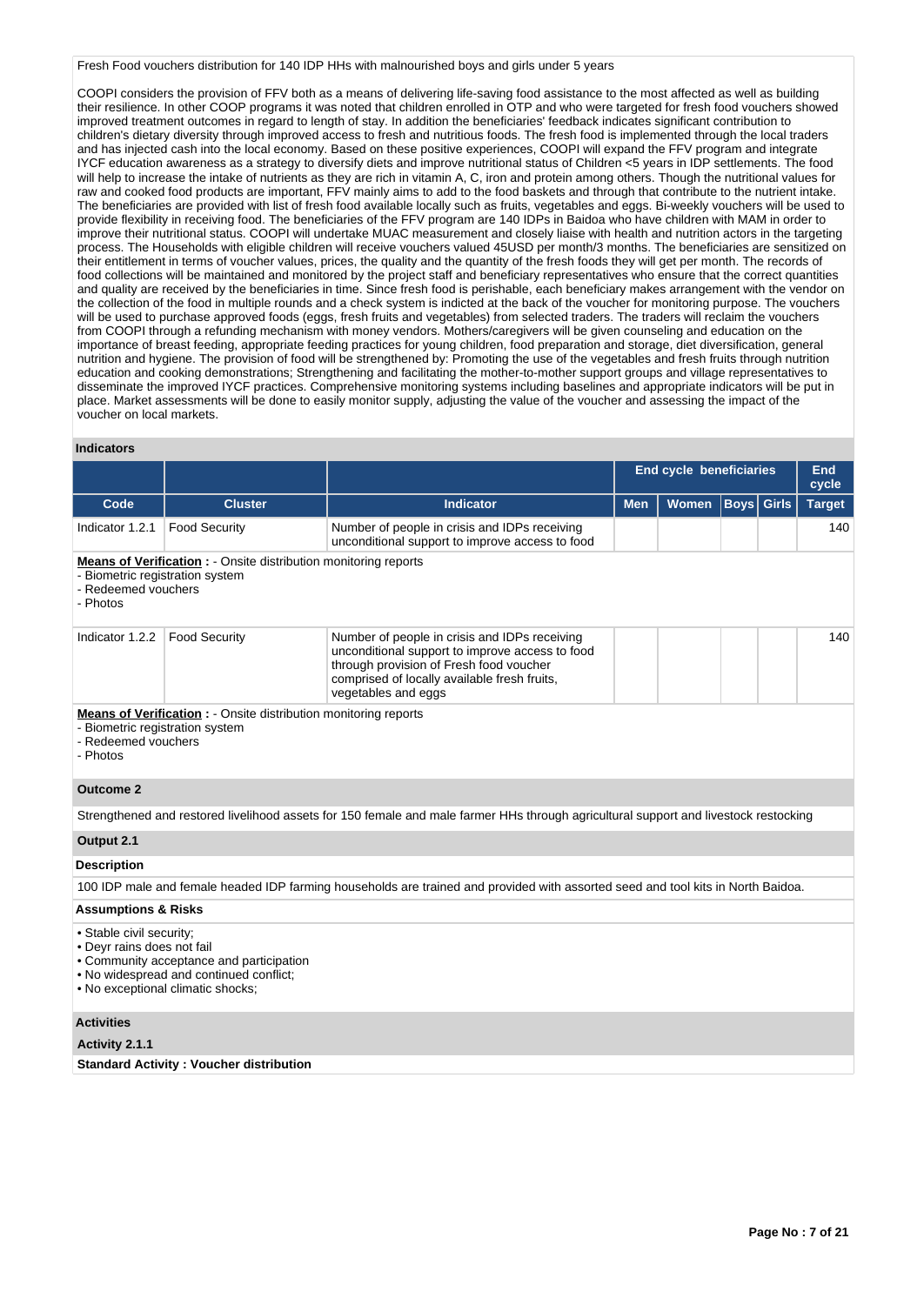# Provide basic farm tools and seeds.

100 female and male headed vulnerable IDP households amongst the UCT beneficiaries, who have dropped out of the agro-pastoral livelihood in Bay region and have access to farming land will be supported with provision of local high quality seeds (drought tolerant and nutritionally dense vegetables) and farming tools during seasonal labor peaks for land preparation, weeding and harvesting in order to increase productivity. Each identified household will be provided with seed varieties such as Sorghum, Cow pea, Kales, Water melon and Pumpkin and assorted tools which include hoe, Panga (Machette), and Kawawa (locally used). Local blacksmiths with capacity will be targeted to supply the tools through vouchers. Provision of hoes supports the cultivation of larger fields and improves timing as more family members can work at the same time.

# **Activity 2.1.2**

### **Standard Activity : Capacity building**

Conduct farmer technical training & pastoral field days on Good Agricultural practices (GAP) and basic animal husbandry for 150 IDP farmers/ livestock owners to improve own food production.

Onsite demonstration/training sessions will be carried out for households provided with agricultural inputs (100 supported with seeds) and those with few livestock holding (50 with restocking) in order to sensitize and discuss on good agricultural and animal husbandry practices for optimal production. The onsite demonstration/training sessions will be provided by COOPI agronomist & livestock specialist. Trainings will introduce beneficiaries to new farming techniques such as how to prepare the land according to climate- sensitive agricultural techniques, use of drought resistant varieties offered in the seed kit, crop production, harvesting and storage as well as basic animal husbandry skills (de-worming, disease identification & treatment, use of CAHWs services). Local role model IDP farmers and livestock owners will be used as resource persons during field demonstration sessions. Follow up of these sessions will be carried out in order to evaluate the impact of skills transferred

#### **Indicators**

|                                       |                                                                                                                                                                  |                                                                                                                                                                                                                                   |            | <b>End cycle beneficiaries</b> |      |              | End<br>cycle  |  |
|---------------------------------------|------------------------------------------------------------------------------------------------------------------------------------------------------------------|-----------------------------------------------------------------------------------------------------------------------------------------------------------------------------------------------------------------------------------|------------|--------------------------------|------|--------------|---------------|--|
| Code                                  | <b>Cluster</b>                                                                                                                                                   | <b>Indicator</b>                                                                                                                                                                                                                  | <b>Men</b> | Women                          | Boys | <b>Girls</b> | <b>Target</b> |  |
| Indicator 2.1.1                       | <b>Food Security</b>                                                                                                                                             | Number of people and returnee IDPs that<br>received a livelihood investment package                                                                                                                                               |            |                                |      |              | 100           |  |
| - Signed redeemed voucher<br>- Photos | <b>Means of Verification:</b> - Means of Verification: - Field visit report<br>- Signed beneficiary distribution List<br>- Onsite distribution monitoring report |                                                                                                                                                                                                                                   |            |                                |      |              |               |  |
| Indicator 2.1.2                       | <b>Food Security</b>                                                                                                                                             | Number of female and male headed IDP farmer<br>HHs receiving local high quality seeds                                                                                                                                             |            |                                |      |              | 100           |  |
| - Signed redeemed voucher<br>- Photos | <b>Means of Verification:</b> - Field visit report<br>- Signed beneficiary distribution List<br>-Onsite distribution monitoring report                           |                                                                                                                                                                                                                                   |            |                                |      |              |               |  |
| Indicator 2.1.3                       | <b>Food Security</b><br>Number of female and male headed IDP farmer<br>HHs receiving basic farming tools                                                         |                                                                                                                                                                                                                                   |            |                                |      | 100          |               |  |
| - Signed redeemed voucher<br>- Photos | Means of Verification : - Field visit report<br>- Signed beneficiary distribution List<br>- Onsite distribution monitoring reports                               |                                                                                                                                                                                                                                   |            |                                |      |              |               |  |
| Indicator 2.1.4                       | <b>Food Security</b>                                                                                                                                             | Number of individuals provided with 2 sessions of<br>technical onsite training on Good Agricultural<br>practices (GAP) and basic animal husbandry<br>skills.                                                                      |            |                                |      |              | 150           |  |
| - Training report<br>- Photos         | <b>Means of Verification:</b> - Field visit report<br>- Signed participants List<br>- Post distribution monitoring reports<br>- Post training evaluation reports |                                                                                                                                                                                                                                   |            |                                |      |              |               |  |
| Output 2.2                            |                                                                                                                                                                  |                                                                                                                                                                                                                                   |            |                                |      |              |               |  |
| <b>Description</b>                    |                                                                                                                                                                  |                                                                                                                                                                                                                                   |            |                                |      |              |               |  |
|                                       |                                                                                                                                                                  | 50 HHs receive livestock (goats) to rebuild economic assets and ensure availability of high-quality livestock-derived foods, such as milk and<br>meat prioritizing female headed HHs and those with U5 children with malnutrition |            |                                |      |              |               |  |
| <b>Assumptions &amp; Risks</b>        |                                                                                                                                                                  |                                                                                                                                                                                                                                   |            |                                |      |              |               |  |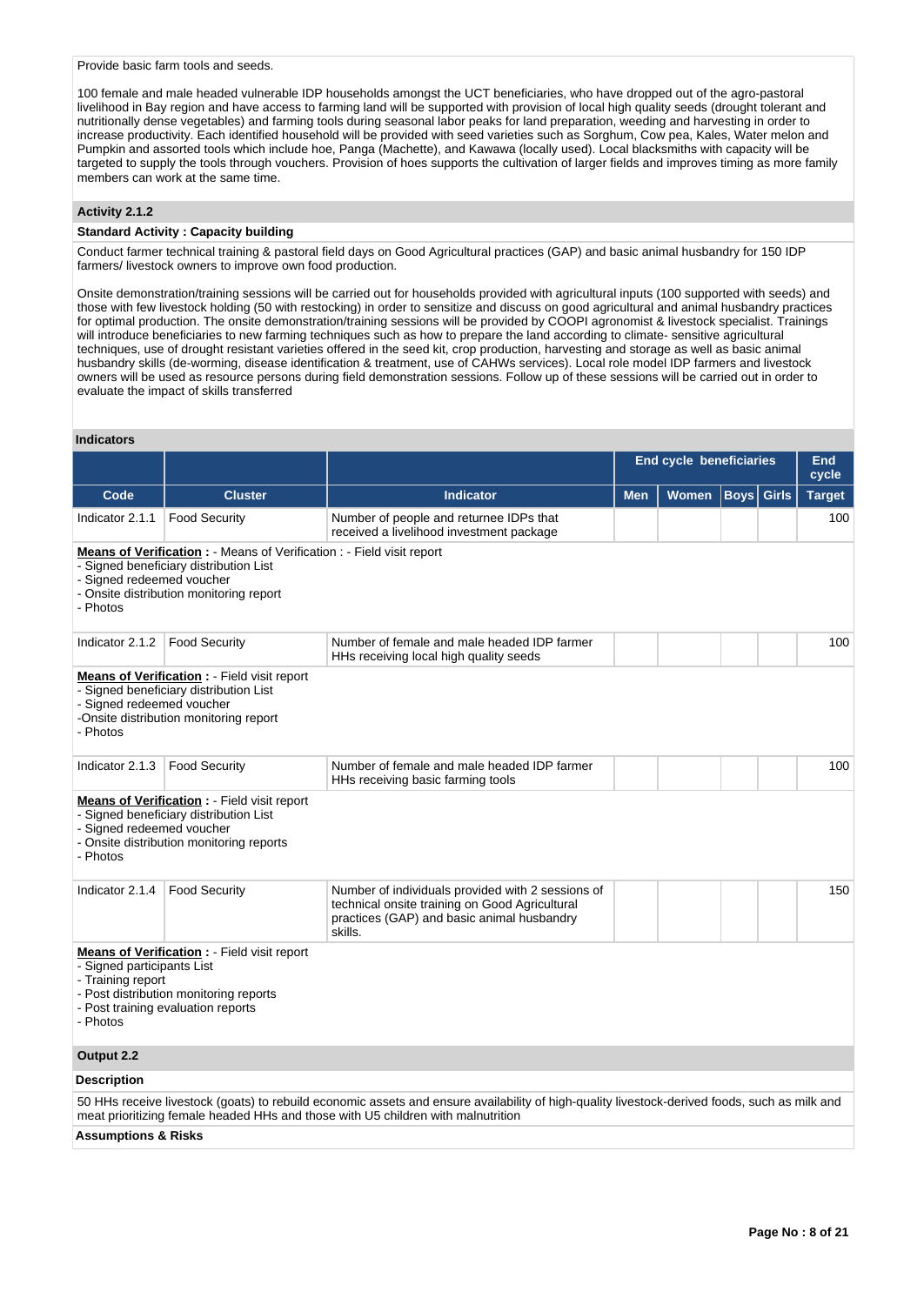-Security remains relatively stable in Baidoa

#### **Activities**

### **Activity 2.2.1**

### **Standard Activity : Voucher distribution**

Provide goats to 50 vulnerable HHs.

50 vulnerable households will each be provided with 10 goats (total 500 goats ) to rebuild their economic assets and provide high-quality livestock-derived foods, such as milk or meat. Goats are the livestock of choice for restocking due to their ability to reproduce more quickly and to be sold if necessary in small numbers without seriously diminishing the herd. A total of 4 restocking committees will be established based on familiarity, and capability and willingness of a person to facilitate the project activities. The committee members will be selected from the targeted households. A supplier will be contracted to supply the animals to be distributed and will be given details of the animals required. The COOPI veterinary staff will examine the animals for good body condition, for age and reproductive ability. All the animals required are to be 2 years of age or mature enough to breed. The beneficiaries will redeem their vouchers with the supplier in the presence of COOPI staff, restocking committee members and the local veterinary authorities. The timing of restocking will coincide with the Deyr (October – December) when pasture and water will be available for livestock. Restocking will prioritize female headed Households and those with U5 children with malnutrition and target households that are motivated to return to a livestock-based way of life, and that possess the relevant livestock- rearing skills and knowledge.

#### **Indicators**

|                                       |                                                                                                                   |                                                                                          |            | <b>End cycle beneficiaries</b> |             | End<br>cycle  |
|---------------------------------------|-------------------------------------------------------------------------------------------------------------------|------------------------------------------------------------------------------------------|------------|--------------------------------|-------------|---------------|
| Code                                  | <b>Cluster</b>                                                                                                    | <b>Indicator</b>                                                                         | <b>Men</b> | <b>Women</b>                   | Boys  Girls | <b>Target</b> |
| Indicator 2.2.1                       | <b>Food Security</b>                                                                                              | Number of people and returnee IDPs that<br>received a livelihood investment package      |            |                                |             | 50            |
|                                       | <b>Means of Verification : - Distribution reports</b>                                                             |                                                                                          |            |                                |             |               |
| Indicator 2.2.2                       | <b>Food Security</b>                                                                                              | Number of goats distributed to 50 vulnerable IDP<br>HHs to rebuild their economic assets |            |                                |             | 500           |
| - Signed redeemed voucher<br>- Photos | <b>Means of Verification : - Signed beneficiary distribution List</b><br>- Onsite distribution monitoring reports |                                                                                          |            |                                |             |               |

### **Additional Targets :**

# **M & R**

# **Monitoring & Reporting plan**

Beside technical staff that will directly be involved in the implementation of project activities, COOPI will benefit from the services of a Monitoring and Evaluation Coordinator who will develop a detailed monitoring plan and participatory monitoring tools for quality control and accountability. The monitoring plan also specifies indicators, data sources, methods and frequency of data collection, responsibilities for data collection and analysis. The M&E coordinator in close collaboration with the field based M&E officers will be responsible for data collection and quality control. Enumerators will be used where necessary during the data collection phase. Once the data is collected, it is sent to the Nairobi based data unit for analysis, filing and reporting. The analyzed data is then shared with respective technical program teams for further analysis and reporting. This information will be used in project management and decision making. The reports will be shared with the donor , UN-OCHA and other interested stakeholders including beneficiary communities while activities will be captured in the monthly FSC 4W matrix. Lessons learnt from previous reporting period will be ploughed back to facilitate improvement of project implementation process.

A baseline survey will be conducted at project inception as a benchmark for monthly, midterm and end line surveys. Post distribution monitoring surveys will be conducted on monthly basis to assess progress on indicators achievements, capture key trends and lessons as a routine project activity. Data will be collected midway and at the end of the project to measure the impacts of the project and support timely preparation of Interim and final reports. The project will use existing and tested monitoring tools tailored for the proposed project. These include: 1) Monthly price monitoring which will monitor consumer prices of all main staple foods in the area; 2) Post-distribution monitoring surveys where sampled households are monitored each month using the post-distribution monitoring (PDM) forms; 3) Using this and other information, a monthly monitoring report will be prepared for this project which builds on data from previous months; 4) The beneficiary registration form will be the first monitoring tool that will be used to develop a data bank.

Photographs with GPS coordinates will be taken at various stages of implementation. All data collected will be analyzed using SPSS and included in project reports. Other techniques for data collection will include Focus Group Discussions, Key Informant Interviews (KII) and observations where men, women, boys and girls will be interviewed separately. Active participation of women & other vulnerable groups will be encouraged during monitoring. All data collected will be disaggregated by age & sex to track impact on different gender groups. In addition to internal monitoring, COOPI will commission a third party monitoring exercise. The project manager will access the target project locations during regular visits to supervise and monitor progress. Sensitization and coordination meetings will be conducted with all stakeholders at the start of the project as part of the official project launch. The stakeholders will include regional and district level local authorities, Nutrition and Food Security Partners, IDP camp leaders, general community members and beneficiaries. The meetings will focus on project objectives, implementation strategies, scope, beneficiary selection criteria, beneficiary entitlement and roles and duties of each stakeholder including M&E roles. Telephone numbers of community members benefiting from the project shall be collected during beneficiary registration exercise.

COOPI has developed elaborate beneficiary complain and feedback tool, project beneficiaries and stakeholders will be trained on how to use the complaint / feedback system to enhance transparence and accountability.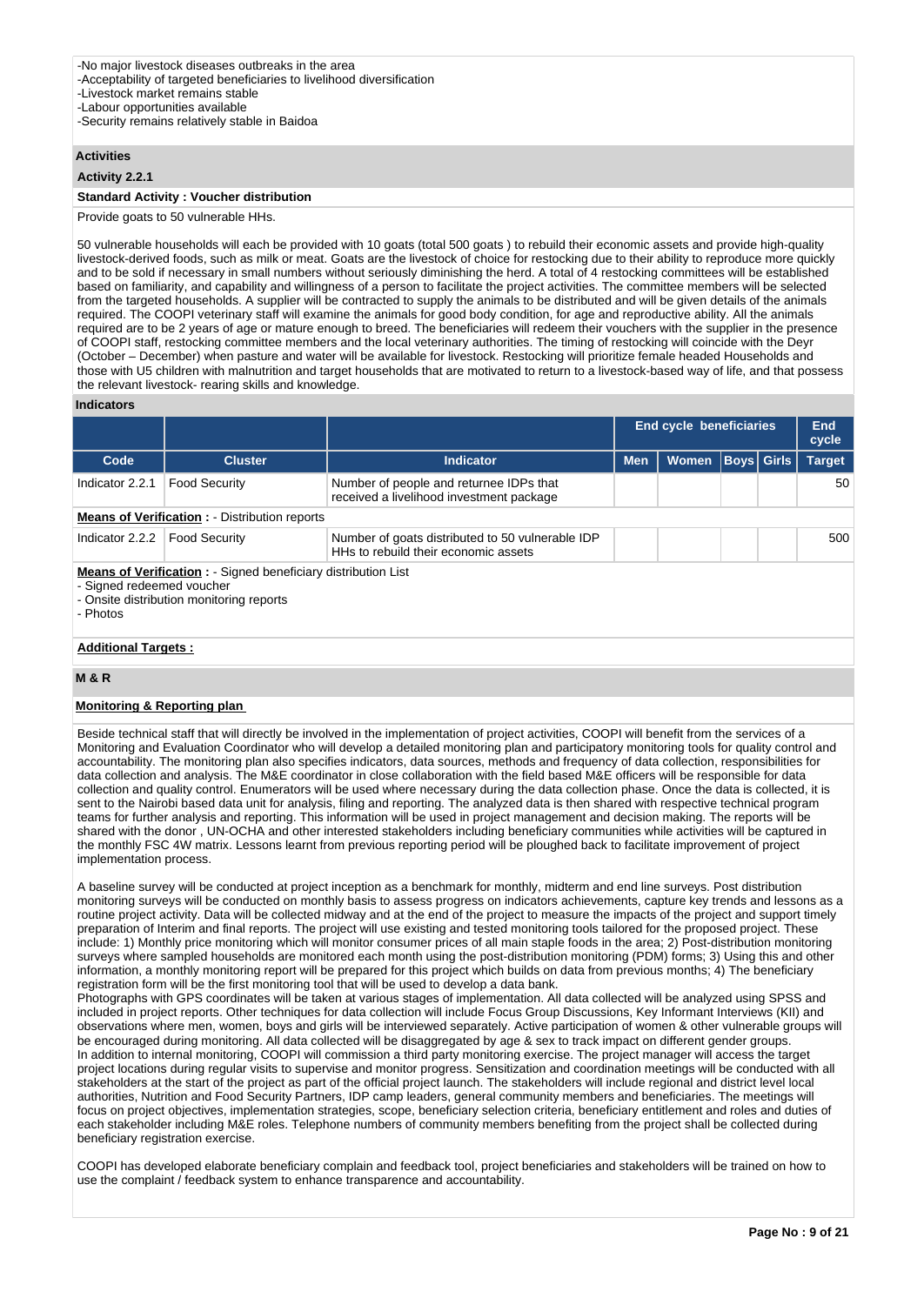# **Workplan**

| Activitydescription                                                                                                                                                                                                                                                                                                                                                                                                                                                                                                                                                                                                                                                                                                                                                                                                                                                                                                                                                                                                                                                                                                                                                                                                                                                                                                                                                                                                                                                                                                                                                                                                                                                                                                                                                                                                                                                                                                                                                                                                                                                                                                                                                                                                                                                                                                                                                                                                                                                                                                                                                                                                                                                                                                                                                                                                                                                                                                                                                                                                                                                                                                                                                                                                                                                                                                                                                                                                                                         | Year | 1 | 2 | 3 | 5 |  | 8 | 9 |    | 10 11 12 |              |
|-------------------------------------------------------------------------------------------------------------------------------------------------------------------------------------------------------------------------------------------------------------------------------------------------------------------------------------------------------------------------------------------------------------------------------------------------------------------------------------------------------------------------------------------------------------------------------------------------------------------------------------------------------------------------------------------------------------------------------------------------------------------------------------------------------------------------------------------------------------------------------------------------------------------------------------------------------------------------------------------------------------------------------------------------------------------------------------------------------------------------------------------------------------------------------------------------------------------------------------------------------------------------------------------------------------------------------------------------------------------------------------------------------------------------------------------------------------------------------------------------------------------------------------------------------------------------------------------------------------------------------------------------------------------------------------------------------------------------------------------------------------------------------------------------------------------------------------------------------------------------------------------------------------------------------------------------------------------------------------------------------------------------------------------------------------------------------------------------------------------------------------------------------------------------------------------------------------------------------------------------------------------------------------------------------------------------------------------------------------------------------------------------------------------------------------------------------------------------------------------------------------------------------------------------------------------------------------------------------------------------------------------------------------------------------------------------------------------------------------------------------------------------------------------------------------------------------------------------------------------------------------------------------------------------------------------------------------------------------------------------------------------------------------------------------------------------------------------------------------------------------------------------------------------------------------------------------------------------------------------------------------------------------------------------------------------------------------------------------------------------------------------------------------------------------------------------------------|------|---|---|---|---|--|---|---|----|----------|--------------|
| Activity 1.1.1: Provision of unconditional cash transfer to 700 IDP HH                                                                                                                                                                                                                                                                                                                                                                                                                                                                                                                                                                                                                                                                                                                                                                                                                                                                                                                                                                                                                                                                                                                                                                                                                                                                                                                                                                                                                                                                                                                                                                                                                                                                                                                                                                                                                                                                                                                                                                                                                                                                                                                                                                                                                                                                                                                                                                                                                                                                                                                                                                                                                                                                                                                                                                                                                                                                                                                                                                                                                                                                                                                                                                                                                                                                                                                                                                                      | 2016 |   |   |   |   |  |   |   | X. | $X$ $X$  |              |
| COOPI will provide unconditional cash transfer to the most vulnerable IDP (new<br>and among the protracted), to save lives and livelihood assets. Priority will be<br>given to most vulnerable IDPs affected by forced evictions, flooding, conflict<br>displacement and are in IPC 3 and 4. The unconditional cash transfers gives<br>flexibility to the beneficiaries on the use of cash. Majority of the beneficiaries are<br>accustomed to acquiring food through purchase and have lost all assets while<br>fleeing for safety. COOPI will build on experiences and the lessons learnt in<br>previous and ongoing intervention s to effectively increase access to food and<br>essential non food items for the most affected HHs. Targeting for unconditional<br>cash transfer will involve various actors especially when it is linked to health,<br>nutrition and collection of physical data to ascertain that eligible persons benefit<br>from the intervention. COOPI is also cognizant of the fact that UCT is attractive,<br>with high potential for diversion and has put strong systems in place to eliminate<br>this. Both the existing biometric system for registration and validation protocol for<br>beneficiary verification will be strengthened to minimize risks. The biometric<br>registration system will also capture details of alternate member of the HH to<br>receive cash in case the principal head of HH will not be available during<br>distribution. COOPI monitors the price of food and essential non food items<br>monthly and has been able to follow the levels of inflation. PDM will be conducted<br>after each round of cash distribution to monitor the usage of cash and assess the<br>impact on the market. The beneficiaries will be given USD 70 which approximately<br>contributes to 76% of the CMB, for 3 rounds. The beneficiary data will be uploaded<br>onto the master register list for voucher production. The voucher contains 3<br>sections: one remains with COOPI, the second one is used to redeem cash and<br>the third one, which has the complaint number remains with the beneficiaries.<br>Additionally, the beneficiaries will be registered and paid using the biometric<br>systems. The beneficiary finger prints and photos are taken and used to identify<br>beneficiaries at vouchers and cash collection points. The beneficiaries will redeem<br>these vouchers for a cash value with the Money Transfer Company closest to<br>them.                                                                                                                                                                                                                                                                                                                                                                                                                                                                                                                                                                                                                                                                                                                                                                                                                                                                                                                                            | 2017 |   |   |   |   |  |   |   |    |          |              |
| Activity 1.2.1: Fresh Food vouchers distribution for 140 IDP HHs with malnourished<br>boys and girls under 5 years                                                                                                                                                                                                                                                                                                                                                                                                                                                                                                                                                                                                                                                                                                                                                                                                                                                                                                                                                                                                                                                                                                                                                                                                                                                                                                                                                                                                                                                                                                                                                                                                                                                                                                                                                                                                                                                                                                                                                                                                                                                                                                                                                                                                                                                                                                                                                                                                                                                                                                                                                                                                                                                                                                                                                                                                                                                                                                                                                                                                                                                                                                                                                                                                                                                                                                                                          | 2016 |   |   |   |   |  |   |   | X  | X        | $\mathsf{X}$ |
| COOPI considers the provision of FFV both as a means of delivering life-saving<br>food assistance to the most affected as well as building their resilience. In other<br>COOP programs it was noted that children enrolled in OTP and who were targeted<br>for fresh food vouchers showed improved treatment outcomes in regard to length<br>of stay. In addition the beneficiaries' feedback indicates significant contribution to<br>children's dietary diversity through improved access to fresh and nutritious foods.<br>The fresh food is implemented through the local traders and has injected cash into<br>the local economy. Based on these positive experiences, COOPI will expand the<br>FFV program and integrate IYCF education awareness as a strategy to diversify<br>diets and improve nutritional status of Children <5 years in IDP settlements. The<br>food will help to increase the intake of nutrients as they are rich in vitamin A, C,<br>iron and protein among others. Though the nutritional values for raw and cooked<br>food products are important, FFV mainly aims to add to the food baskets and<br>through that contribute to the nutrient intake.<br>The beneficiaries are provided with list of fresh food available locally such as fruits,<br>vegetables and eggs. Bi-weekly vouchers will be used to provide flexibility in<br>receiving food. The beneficiaries of the FFV program are 140 IDPs in Baidoa who<br>have children with MAM in order to improve their nutritional status. COOPI will<br>undertake MUAC measurement and closely liaise with health and nutrition actors in<br>the targeting process. The Households with eligible children will receive vouchers<br>valued 45USD per month/3 months. The beneficiaries are sensitized on their<br>entitlement in terms of voucher values, prices, the quality and the quantity of the<br>fresh foods they will get per month. The records of food collections will be<br>maintained and monitored by the project staff and beneficiary representatives who<br>ensure that the correct quantities and quality are received by the beneficiaries in<br>time. Since fresh food is perishable, each beneficiary makes arrangement with the<br>vendor on the collection of the food in multiple rounds and a check system is<br>indicted at the back of the voucher for monitoring purpose. The vouchers will be<br>used to purchase approved foods (eggs, fresh fruits and vegetables) from selected<br>traders. The traders will reclaim the vouchers from COOPI through a refunding<br>mechanism with money vendors. Mothers/caregivers will be given counseling and<br>education on the importance of breast feeding, appropriate feeding practices for<br>young children, food preparation and storage, diet diversification, general nutrition<br>and hygiene. The provision of food will be strengthened by: Promoting the use of<br>the vegetables and fresh fruits through nutrition education and cooking<br>demonstrations; Strengthening and facilitating the mother-to-mother support<br>groups and village representatives to disseminate the improved IYCF practices.<br>Comprehensive monitoring systems including baselines and appropriate indicators<br>will be put in place. Market assessments will be done to easily monitor supply,<br>adjusting the value of the voucher and assessing the impact of the voucher on<br>local markets. | 2017 |   |   |   |   |  |   |   |    |          |              |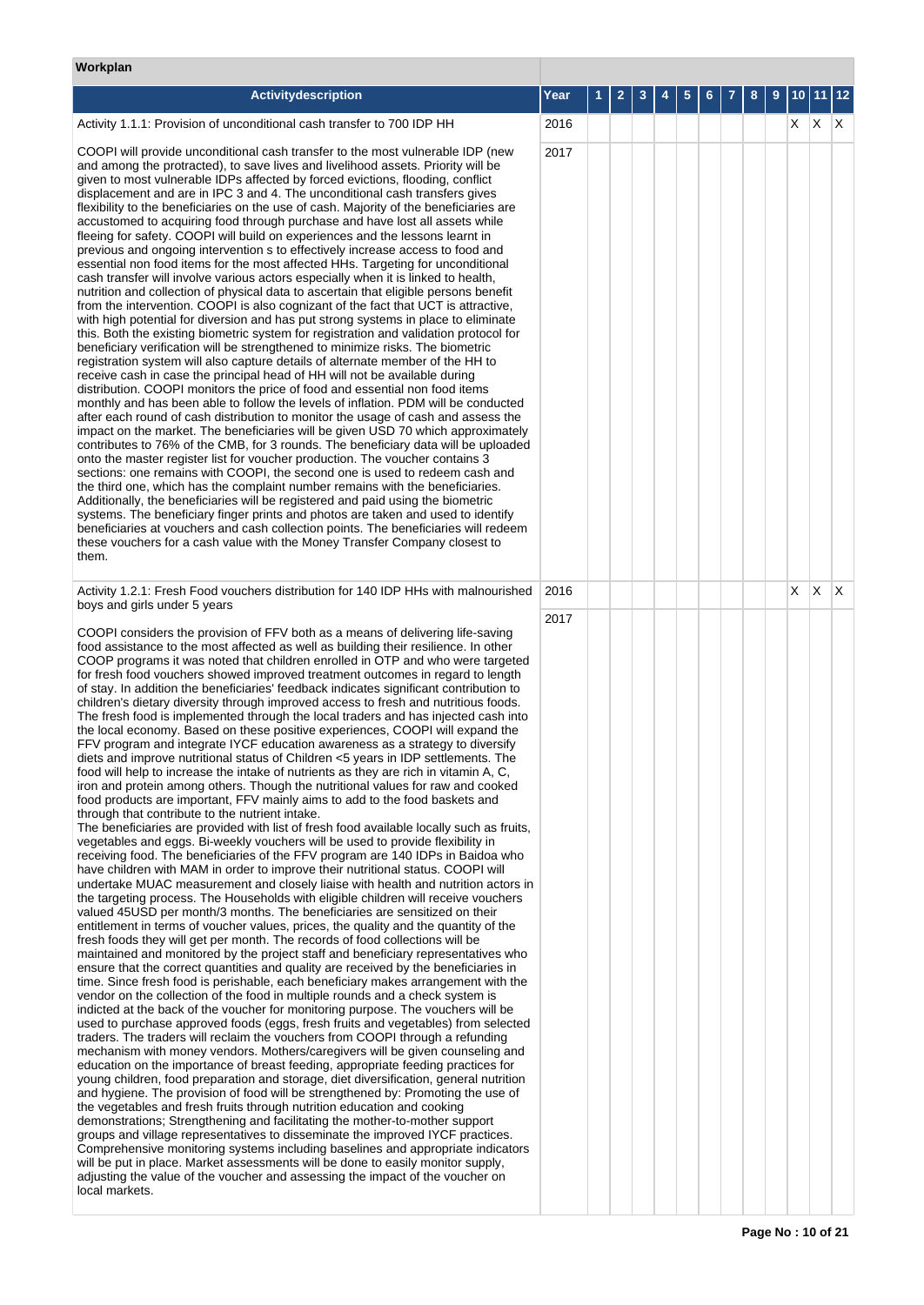| Activity 2.1.1: Provide basic farm tools and seeds.                                                                                                                                                                                                                                                                                                                                                                                                                                                                                                                                                                                                                                                                                                                                                                                                                                                                                                                                                                                                                                                                                                                                                                                                                                                                                                                                                                                                                                                                                                                           | 2016         |   |  | X. | X. | $\mathsf{X}$ | $\mathsf{I} \mathsf{X}$ |
|-------------------------------------------------------------------------------------------------------------------------------------------------------------------------------------------------------------------------------------------------------------------------------------------------------------------------------------------------------------------------------------------------------------------------------------------------------------------------------------------------------------------------------------------------------------------------------------------------------------------------------------------------------------------------------------------------------------------------------------------------------------------------------------------------------------------------------------------------------------------------------------------------------------------------------------------------------------------------------------------------------------------------------------------------------------------------------------------------------------------------------------------------------------------------------------------------------------------------------------------------------------------------------------------------------------------------------------------------------------------------------------------------------------------------------------------------------------------------------------------------------------------------------------------------------------------------------|--------------|---|--|----|----|--------------|-------------------------|
| 100 female and male headed vulnerable IDP households amongst the UCT<br>beneficiaries, who have dropped out of the agro-pastoral livelihood in Bay region<br>and have access to farming land will be supported with provision of local high<br>quality seeds (drought tolerant and nutritionally dense vegetables) and farming<br>tools during seasonal labor peaks for land preparation, weeding and harvesting in<br>order to increase productivity. Each identified household will be provided with seed<br>varieties such as Sorghum, Cow pea, Kales, Water melon and Pumpkin and<br>assorted tools which include hoe, Panga (Machette), and Kawawa (locally used).<br>Local blacksmiths with capacity will be targeted to supply the tools through<br>vouchers. Provision of hoes supports the cultivation of larger fields and improves<br>timing as more family members can work at the same time.                                                                                                                                                                                                                                                                                                                                                                                                                                                                                                                                                                                                                                                                     | 2017         |   |  |    |    |              |                         |
| Activity 2.1.2: Conduct farmer technical training & pastoral field days on Good<br>Agricultural practices (GAP) and basic animal husbandry for 150 IDP farmers/<br>livestock owners to improve own food production.                                                                                                                                                                                                                                                                                                                                                                                                                                                                                                                                                                                                                                                                                                                                                                                                                                                                                                                                                                                                                                                                                                                                                                                                                                                                                                                                                           | 2016<br>2017 | X |  |    | X  | $\mathsf{X}$ | $\mathsf{X}$            |
| Onsite demonstration/training sessions will be carried out for households provided<br>with agricultural inputs (100 supported with seeds) and those with few livestock<br>holding (50 with restocking) in order to sensitize and discuss on good agricultural<br>and animal husbandry practices for optimal production. The onsite<br>demonstration/training sessions will be provided by COOPI agronomist & livestock<br>specialist. Trainings will introduce beneficiaries to new farming techniques such as<br>how to prepare the land according to climate- sensitive agricultural techniques, use<br>of drought resistant varieties offered in the seed kit, crop production, harvesting<br>and storage as well as basic animal husbandry skills (de-worming, disease<br>identification & treatment, use of CAHWs services). Local role model IDP farmers<br>and livestock owners will be used as resource persons during field demonstration<br>sessions. Follow up of these sessions will be carried out in order to evaluate the<br>impact of skills transferred                                                                                                                                                                                                                                                                                                                                                                                                                                                                                                      |              |   |  |    |    |              |                         |
| Activity 2.2.1: Provide goats to 50 vulnerable HHs.                                                                                                                                                                                                                                                                                                                                                                                                                                                                                                                                                                                                                                                                                                                                                                                                                                                                                                                                                                                                                                                                                                                                                                                                                                                                                                                                                                                                                                                                                                                           | 2016         |   |  |    |    | X.           | $\mathsf{X}$            |
| 50 vulnerable households will each be provided with 10 goats (total 500 goats) to<br>rebuild their economic assets and provide high-quality livestock-derived foods,<br>such as milk or meat. Goats are the livestock of choice for restocking due to their<br>ability to reproduce more quickly and to be sold if necessary in small numbers<br>without seriously diminishing the herd. A total of 4 restocking committees will be<br>established based on familiarity, and capability and willingness of a person to<br>facilitate the project activities. The committee members will be selected from the<br>targeted households. A supplier will be contracted to supply the animals to be<br>distributed and will be given details of the animals required. The COOPI veterinary<br>staff will examine the animals for good body condition, for age and reproductive<br>ability. All the animals required are to be 2 years of age or mature enough to breed.<br>The beneficiaries will redeem their vouchers with the supplier in the presence of<br>COOPI staff, restocking committee members and the local veterinary authorities.<br>The timing of restocking will coincide with the Deyr (October – December) when<br>pasture and water will be available for livestock. Restocking will prioritize female<br>headed Households and those with U5 children with malnutrition and target<br>households that are motivated to return to a livestock-based way of life, and that<br>possess the relevant livestock- rearing skills and knowledge.<br><b>OTHER INFO</b> | 2017         | X |  |    |    |              |                         |
| <b>Accountability to Affected Populations</b>                                                                                                                                                                                                                                                                                                                                                                                                                                                                                                                                                                                                                                                                                                                                                                                                                                                                                                                                                                                                                                                                                                                                                                                                                                                                                                                                                                                                                                                                                                                                 |              |   |  |    |    |              |                         |
|                                                                                                                                                                                                                                                                                                                                                                                                                                                                                                                                                                                                                                                                                                                                                                                                                                                                                                                                                                                                                                                                                                                                                                                                                                                                                                                                                                                                                                                                                                                                                                               |              |   |  |    |    |              |                         |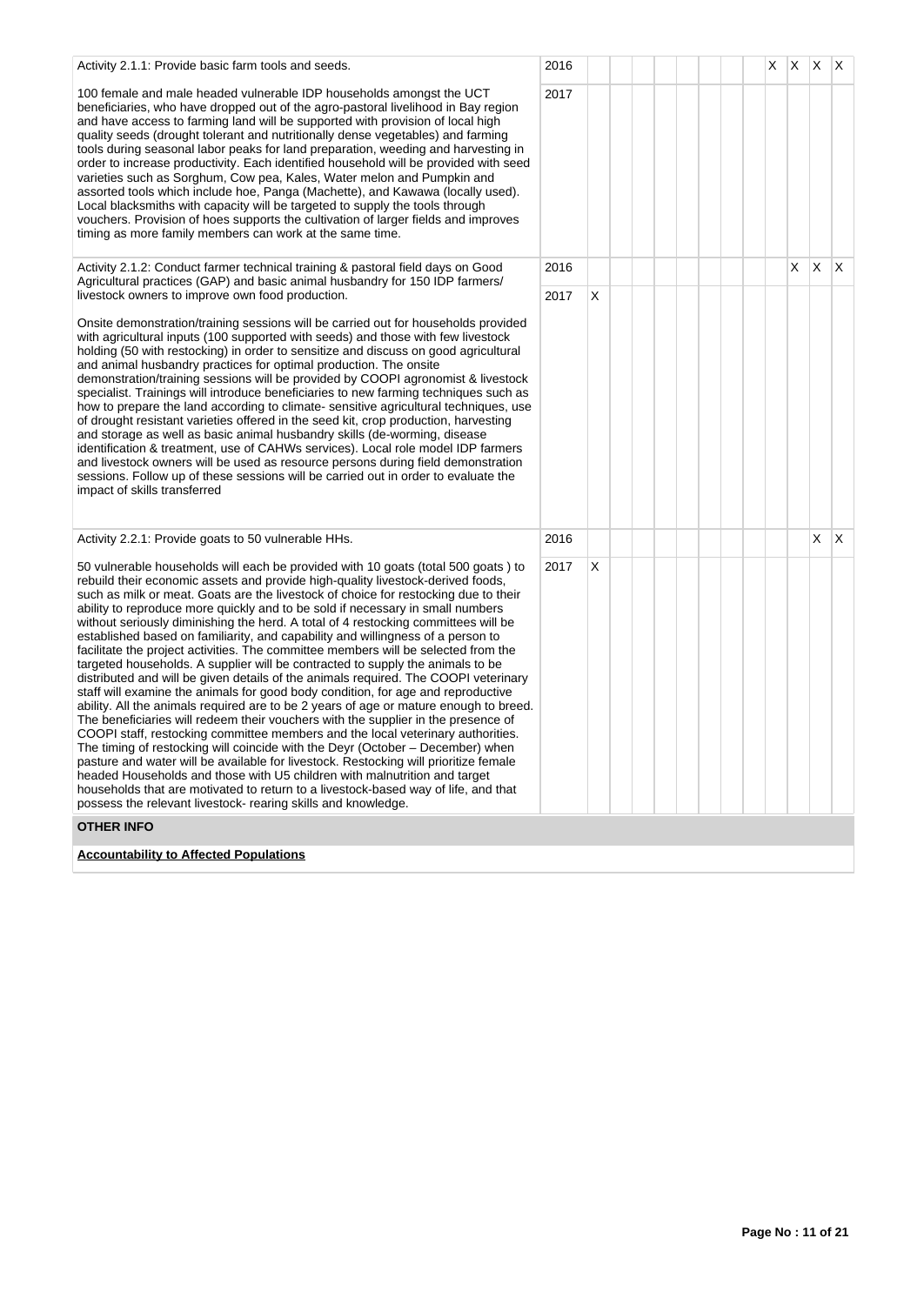COOPI interventions are discussed with the local authorities and communities in targeted regions. Targeting is a joint process involving communities' representatives, as detailed in COOPI internal guidelines for cash & voucher transfer in emergency. COOPI operates with full knowledge and authorization by the authorities and ensuring proper accountability. The development of project adopts a participatory approach involving the local communities in the target district, other local stakeholders, and in coordination with the Food Security cluster. Respect of humanitarian principles is ensured and that project promotes peace and social cohesion within the community (Do-No-Harm principles); promotes accountability and minimizes risk on community and agency staff involved; and supports sustainable development and resilience building. COOPI works through inclusive beneficiary representatives independently selected by beneficiaries: village elders, women, men, youth groups (boys and girls), religious leaders. Local stakeholders, local authorities, clan elders, village committees and local community members have specifically been consulted during design of this project. Rapid needs assessment was carried out in Baidoa district during which household questionnaires, FGDs and KII as well as market price monitoring were carried out capturing locally felt needs. Additional quarterly monitoring surveys and continuous engagement with target groups is anticipated before start of this project and findings will be factored in the implementation process

COOPI is committed to ensuring that its program implementation process is accountable and transparent. One of the ways of achieving this is through the establishment of a feedback and complaint mechanism to record and act on expression of satisfaction or dissatisfaction about the quality of its services. Overall strategy of COOPI ensures that there is adequate dissemination of information to enable communities understand COOPI operational procedures and requirements.

At the inception of any project, a project launch workshop is held at the field level. This is followed by a large open forum sensitization meeting held at the target settlement where beneficiaries and non-beneficiaries are invited. During this meeting, the Project Manager accompanied by the National staff provide comprehensive details about the project outcomes and activities, including entitlements to be provided to the selected beneficiaries over the project period. The PM also provides the attendees with detailed information about the complaint system and tools/channels for communicating project issues to COOPI. The aim of this meeting is to ensure that every person in the target location becomes fully aware of the project and the feedback and complaints mechanisms in place. The beneficiaries are informed on how to contact and be contacted directly by COOPI Complaint Officer (C.O., for Somalia based in Somalia). During registration, beneficiaries are provided with the Complaint Telephone Contact and sensitized on the identity of the complaint officer, and as much as possible beneficiaries contact is also registered in order to be directly contacted randomly. The registration forms are designed in such a way that there is provision for details on ownership of telephone numbers with the name of owner indicated in case beneficiary uses a borrowed phone number. This makes it easy for the caller to arrange for calls to the beneficiary.

All complaints data will be classified by the CO , then verified/analyzed by the Data Analysis Unit based in Nairobi on the basis of the nature of complaints and accordingly issued to the appropriate level of responsibility for prompt response by the: PM, Area Coordinator and Regional Complaint Board. Action is taken against all the complaints by the direct responsible and timely feedback is given to the beneficiary.

#### **Implementation Plan**

COOPI will directly implement the project in collaboration with community for beneficiaries' selection (applying gender and conflict sensitive approaches) and work sites. Sensitization at district and community level will be done through organized stakeholders meetings. During this time, the objectives and implementation approach will be presented allowing for feedback. Beneficiary selection will be undertaken with priority given to IDP Households that are most vulnerable (limited access to food, households headed by poor women, malnourished children, aged and physically challenged). At least 30% of beneficiaries will be female headed households. Beneficiaries will be registered, validated and profiled, disaggregated by age, sex, asset ownership and family size among other criteria. Biometric system will be used for registration and verification of beneficiaries as well as during voucher redemption process where the beneficiaries biometric data will be used for verification. Selection of beneficiary representatives' by community leaders followed by training will be done in the target villages to clearly define roles and responsibilities. COOPI then signs MOU with village leaders and beneficiary representatives for implementation. BRs play a key role in receiving feedbacks and complaints from the beneficiaries and disseminating the same to COOPI staff. COOPI team will identify vendors through a competitive process. Criteria for selection of vendors will be defined by the beneficiaries. The selected vendors will sign an agreement with COOPI defining the modalities of operation. Training of vendors will then be conducted to explain to them in details how the operation will run in accordance with the agreement signed between them and COOPI and procedures for addressing any grievances or complaints by any party. Wide dissemination of action deliverables and establishment of complaints and feedback mechanism will strengthen accountability to target groups. Supervision and monitoring of activities will be participatory and will involve women, men, boys and girls, and other stakeholders. A monitoring and evaluation plan will be developed and implemented for quality control, accountability and to assess how gender disaggregated needs is addressed. COOPI will commission a third party monitor who will conduct all PDMs after each round of distribution. Monthly meetings will be organized with staff to review progress and general performance and to identify where implementation can be improved.

COOPI's Nairobi regional office is the main coordination office headed by a Regional Representative supported by the senior management team. The Area Coordinator Somalia is responsible for coordination of the country operations. The Regional Program Coordinator oversees sector PMs to ensure quality implementation and compliance with Donor contractual provisions. A dedicated senior program team will oversee project implementation and will make frequent missions to the project areas. This will be supported by a technical team of senior officers that will provide the sectoral expertise for all phases of the project. The M&E unit will conduct regular monitoring of the project and will not be directly involved in the implementation of the project, hence their input will be deemed as fairly independent. Periodic monitoring missions by HQ personnel are anticipated in the project. COOPI has a well-defined structure at field level headed by a district team leader who will also oversee the security advisory role, working in close consultation with the Security Manager.

COOPI will coordinate interventions with FSC cluster and other humanitarian actors at regional and district levels. Bilateral coordination with other agencies present in the district will be done. The local authority and beneficiary communities are involved in all stages of the project, from the needs assessment through all the stages of project implementation.

#### **Coordination with other Organizations in project area**

| Name of the organization | Areas/activities of collaboration and rationale                                                                                                                                                      |
|--------------------------|------------------------------------------------------------------------------------------------------------------------------------------------------------------------------------------------------|
| ACTED                    | We will coordinate with ACTED in targeting process for unconditional<br>transfer to IDPs since they have a similar program.                                                                          |
| SAVE the Children        | SCI is also working in the IDP camps and host community with an<br>integrated WASH, FSL & Nutrition. We will coordinate with them to fill<br>in gaps identified and leverage on existing capacities. |
| UN OCHA and FSC cluster  | We will coordinate for Food security updates and coordination<br>purposes                                                                                                                            |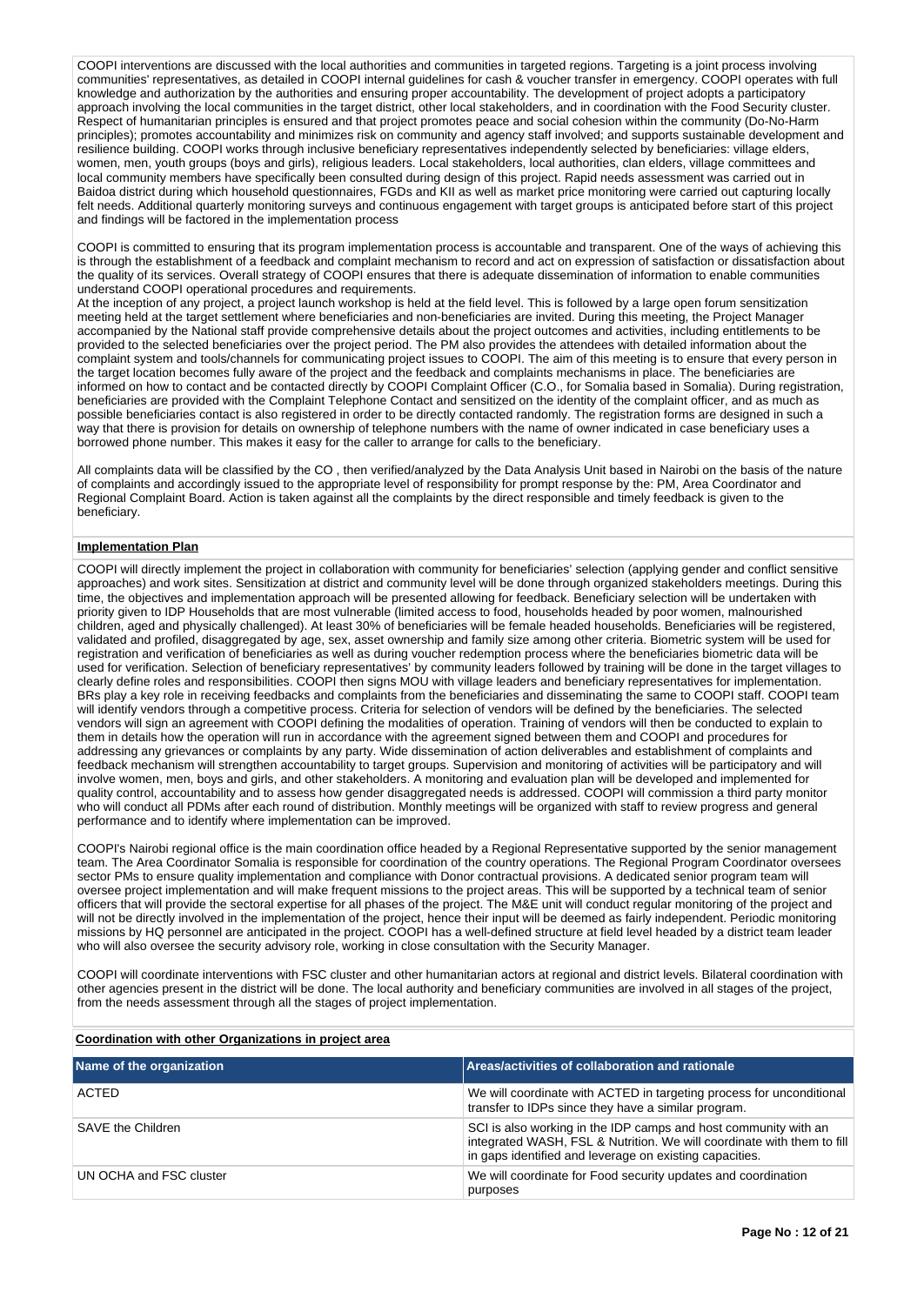| <b>IOM</b>             | Collaboration on cash transfer amounts, working hours, targeting<br>criteria and population to avoid double targeting and gaps.                                                                       |
|------------------------|-------------------------------------------------------------------------------------------------------------------------------------------------------------------------------------------------------|
| <b>Local Authority</b> | We will involve local authorities in the selection of the beneficiaries<br>and keep the local authorities updated on the activity implementation<br>and invite them to COOPI's monitoring activities. |

# **Environment Marker Of The Project**

A: Neutral Impact on environment with No mitigation

### **Gender Marker Of The Project**

2a- The project is designed to contribute significantly to gender equality

#### **Justify Chosen Gender Marker Code**

In this project all gender were involved/ considered during collection of data on needs at the field and in the needs analysis. The project objectives, outcomes and activities have been designed to address the different needs identified. Women and girls are most affected by food insecurity as they have different access to food and control over finances and resources and are victimized in different ways. Men and boys can easily access food through friends or eating at ceremonies, while women and girls cannot go to public ceremonies as dictated by the local culture. Women and girls think of the other family members when looking for food and are therefore susceptible to GBV. In cases where poor quality food or wild fruits are consumed, the young children are affected most, they get diarrhoeal diseases, fall sick and get malnourished, and women have to care for them and at the same time perform other household chores. Girls end up having less time to study as they spend much time doing casual jobs like house helps to earn income for their families. Female headed households are more affected by disasters that affect their livelihoods like farming or livestock as they cannot cope equally with male headed households. In IDP contexts, female headed households that have separated or lost from their sons/ husbands in the disaster are more vulnerable and neglected during the planting season and not included in decision making processes that affect them. They tend to make up for the lack of the male workforce and overburden themselves with labour intensive jobs, often lack capacities to work in the farms on typical male jobs and have poor knowledge in basic crop husbandry techniques. All trainings will include women, men and youth to build the capacities of women to respond equally to challenging circumstances affecting their livelihoods. During farmer technical trainings, the seasonal calendar and gender roles will be discussed and solutions tailored for female headed Households, boys and girls, and empowered to involve themselves in decision making processes that affect them. The cash transfer will prioritize female headed Households and women will be registered as beneficiaries so that they can collect the cash on behalf of their families. Livestock interventions such as restocking will also prioritize female headed Households. The project will work with women to design a transparent and effective voucher redemption system and ensure information about it reaches female beneficiaries. Monitoring and follow ups will be conducted to ensure similar proportions of registered women and men are accessing the cash transfer. By implementing this project, food availability will be improved with improved income sources, agricultural production improved and livestock production restored through restocking, hence the designing of the project to enhance gender equality.

## **Protection Mainstreaming**

The project will ensure protection issues especially for women, girls, and children are considered and integrated in the project implementation process. As much as possible the project will take deliberate action to involve women, girls (and children where possible) in the implementation process through consultation, respect of their decisions and wishes and actual participation. Overall, the action approach will consider strong elements of protection considering the target population are in humanitarian crisis. Cash to be provided will enhance family food consumption and drastically lower household's debt levels thereby restoring dignity and protection mainly for female headed Households. provision of livestock will restore lost livelihoods, improve status within the community and provide milk and meat to reduce malnutrition amongst children under 5 years.

#### **Country Specific Information**

# **Safety and Security**

### (i) Safety and Security

COOPI has a long standing presence in South Central Somalia and good understanding of the context. COOPI has in place Standard Operating Procedure for security in Somalia, in order to guarantee a systematic approach to safety in humanitarian actions and specific rules of conduct in such a challenging context of operation. COOPI works with other agencies, UN and government on security matters by sharing information. Teams involved in operations are regularly trained by a Security Manager. A security checklist is provided on monthly basis by the field security focal points at COOPI operational bases in Somalia and submitted to the Regional Representative for approval along with update of Risk Levels. Considering the specific security threats related to operation in Somalia, the organization has conducted in 2016 a risk assessment and defined a set of risk mitigations measures, including security risks. This protocol is reviewed and updated on regular basis. COOPI Area Coordinator has established direct relations with clan elders to promote humanitarian principles, gain access, enhance program awareness, monitoring on issues including complaints/feedbacks about operation within the framework of the complaint/feedbacks system. COOPI also maintains proper balancing between different clans/sub-clans, including when contracting for services or goods or in staff recruitment. These measures reinforce local acceptance and protection of the staff (local and expatriates when accessible) by the communities, local authorities and other interest groups. COOPI has analyzed the security context in Baidoa: The security situation in Baidoa has been relatively calm for the last year compared to other areas in South Central of Somalia, although there has been some AS insurgents seen in the area but operating under cover due to the heavy presence of AMISOM forces operating in the district as well as the state's police force. Customary methods of maintaining peace and order in the communities are also observed to be predominant in the provision of security services in Baidoa - traditional elders are the second most commonly mentioned option for reporting civil matters, petty or serious crimes. Despite their challenges, the police are generally the most trusted security provider; ease of access and a relatively fast response are the two most cited reasons for the trust in the police. COOPI will consider asking for police services from the local authority during distributions to conduct crowd control and maintain law and order. No difficulty in movement of both expatriate and national staff is foreseen that would affect management and implementation of the activities in the proposed area of intervention, given that the target locations are mainly in urban areas like Baidoa. Most of the IDP camps proposed under this project are in Baidoa town which is considered safe and accessible.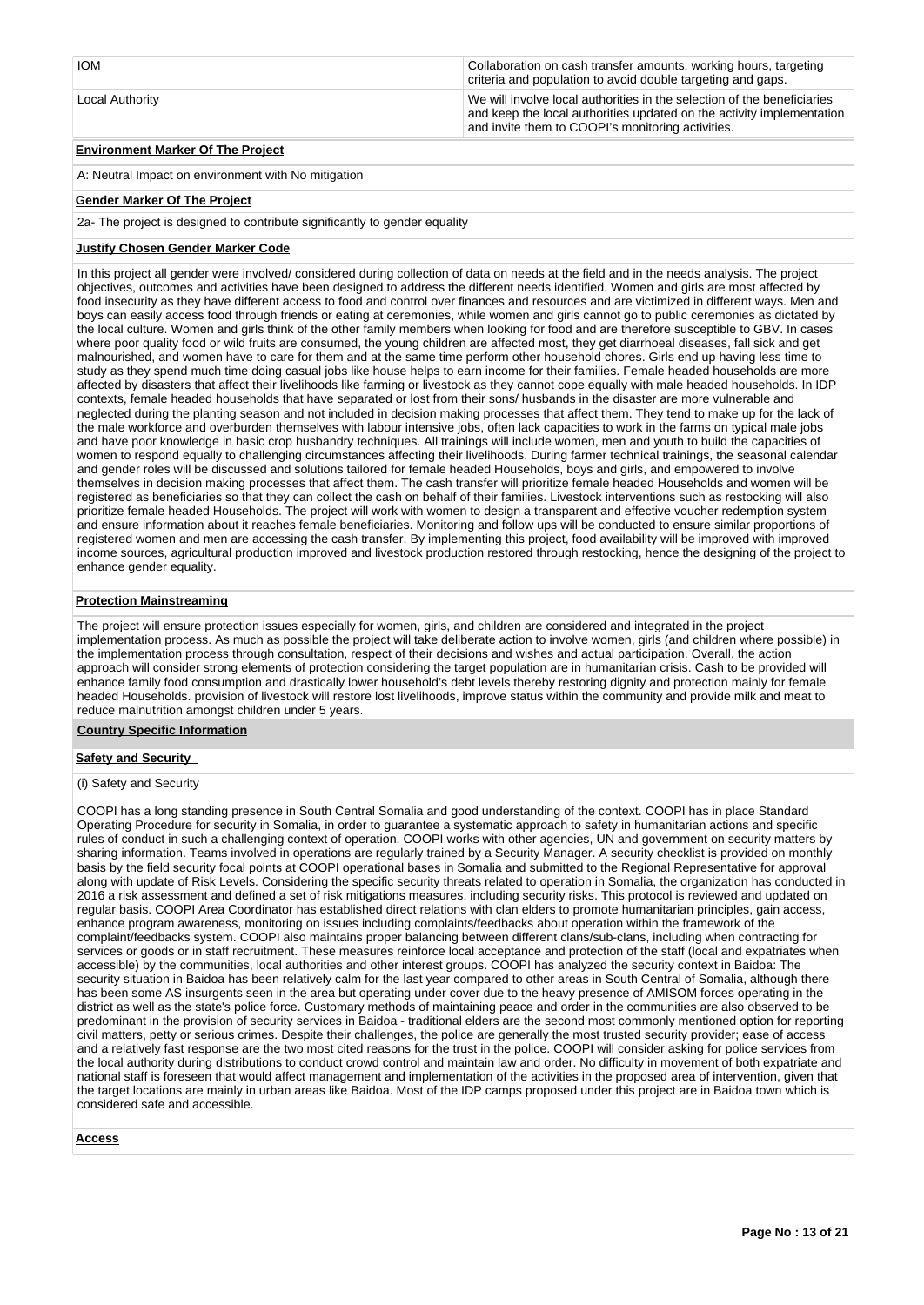# (ii) Access

The proposed areas of intervention for this project are in the IDP settlements of Baidoa town. Baidoa town is considered calm and accessible for humanitarian agencies operating in the district. Access to the proposed IDP settlements North of Baidoa town are therefore accessible. COOPI Area Coordinator has established direct relations with clan elders to promote humanitarian principles, gain access, enhance program awareness, monitoring on issues including complaints and feedbacks about operation within the framework of the complaint/feedbacks system. COOPI also maintains proper balancing between different clans/sub-clans, including when contracting for services or goods or in staff recruitment. These measures reinforce access, local acceptance and protection of the staff (local and expatriates when accessible) by the communities, local authorities and other interest groups. With its longstanding presence in South Central Somalia and good understanding of the context, COOPI has put in place Standard Operating Procedure for security in Somalia, in order to guarantee a systematic approach to safety in humanitarian actions and specific rules of conduct in such a challenging context of operation. COOPI works with other agencies, UN and government on security matters and access by sharing information.

# **BUDGET**

| Code | <b>Budget Line Description</b>                                                                                                                                                                                                                                                                                                                                                                                                                                                                                                                                                                                                                                                                                                                                                                   |   | D/S Quantity Unit | cost                  | <b>Duration</b><br><b>Recurran</b><br>ce | $\%$<br>charged<br>to CHF | <b>Total Cost</b> |  |  |  |  |
|------|--------------------------------------------------------------------------------------------------------------------------------------------------------------------------------------------------------------------------------------------------------------------------------------------------------------------------------------------------------------------------------------------------------------------------------------------------------------------------------------------------------------------------------------------------------------------------------------------------------------------------------------------------------------------------------------------------------------------------------------------------------------------------------------------------|---|-------------------|-----------------------|------------------------------------------|---------------------------|-------------------|--|--|--|--|
|      | <b>Staff and Other Personnel Costs</b>                                                                                                                                                                                                                                                                                                                                                                                                                                                                                                                                                                                                                                                                                                                                                           |   |                   |                       |                                          |                           |                   |  |  |  |  |
| 1.1  | <b>Project Manager</b>                                                                                                                                                                                                                                                                                                                                                                                                                                                                                                                                                                                                                                                                                                                                                                           | S |                   | $1 \mid 4,900$<br>.00 | 6                                        | 60.00                     | 17,640.00         |  |  |  |  |
|      | Project Manager - Presentation of the Action to stakeholders and beneficiaries and sign MoUs; Recruitment of Action staff,<br>prepare job descriptions and supervise; Planning and supervision, monitoring of the Action; Capacity building, mentoring and<br>training of Actions national staff; Coordinate activities among stakeholders and ensure adherence to COOPI and donor<br>procedures; Supervise the accounting procedures and follow-up budget expenditures; Compile and submit the monthly, interim<br>and final narrative reports; Liaison with strategic actors & other stakeholders. 1 staff for full project period. Unit cost includes<br>salary, PAYE tax, NHIF, NSSF costs, Per diems and Medical Insurance. CHF is contributing 60%. Grade is Senior Project<br>Management. |   |                   |                       |                                          |                           |                   |  |  |  |  |
| 1.2  | Project Administrator                                                                                                                                                                                                                                                                                                                                                                                                                                                                                                                                                                                                                                                                                                                                                                            | S |                   | $1 \mid 3,500$<br>.00 | 6                                        | 60.00                     | 12,600.00         |  |  |  |  |
|      | Project Administrator - The position caters for the person in charge of the management of the funds at the project level. He/she<br>monitors the budget, prepares the monthly request of funds and drafts the financial reports comparing actual results against the<br>budget. The person will be responsible to meet CHF demands from the administrative point of view like procurement regulations<br>and or financial supporting documents. Unit cost includes salary, PAYE tax, NHIF, NSSF costs, Per diems and Medical<br>Insurance. CHF is contribution 60%. Grade is mid level management                                                                                                                                                                                                |   |                   |                       |                                          |                           |                   |  |  |  |  |
| 1.3  | Data Entry clerks (5 data entry clerks at NBI for 4 periods each S<br>lasting 5 days. 4 periods - 2 rounds voucher verification for<br>CFW, 1 round agriculture inputs vouchers, 1 round livestock<br>treatment vouchers)                                                                                                                                                                                                                                                                                                                                                                                                                                                                                                                                                                        |   |                   | 5 12.00               | 20                                       | 100.00                    | 1,200.00          |  |  |  |  |
|      | Data Entry clerks - Casual data entry at Nairobi office for 5 persons each working 5 days @ rate of USD 12 per day for 4 periods.<br>4 periods - 2 rounds voucher verification for CFW, 1 round agriculture inputs vouchers, 1 round livestock treatment vouchers)                                                                                                                                                                                                                                                                                                                                                                                                                                                                                                                               |   |                   |                       |                                          |                           |                   |  |  |  |  |
| 1.4  | Monitoring and Evaluation Officer                                                                                                                                                                                                                                                                                                                                                                                                                                                                                                                                                                                                                                                                                                                                                                | S |                   | $1 \mid 1,500$<br>.00 | 6                                        | 30.00                     | 2,700.00          |  |  |  |  |
|      | The M&E officer will oversee the onsite distributions monitoring and post distribution as well as facilitate the third party monitoring<br>. He will ensure that quality data is collected to support the reporting against the project indicators. Costs charged are only 30%                                                                                                                                                                                                                                                                                                                                                                                                                                                                                                                   |   |                   |                       |                                          |                           |                   |  |  |  |  |
| 1.5  | Data Officer                                                                                                                                                                                                                                                                                                                                                                                                                                                                                                                                                                                                                                                                                                                                                                                     | S |                   | 1 780.0<br>0          | 6                                        | 50.00                     | 2,340.00          |  |  |  |  |
|      | The data officer facilitates the formulation of data to be collected, ensure the quality of the data, verification of vouchers at the<br>field level and keeps them safe for use. The package includes Salary and the medical expense                                                                                                                                                                                                                                                                                                                                                                                                                                                                                                                                                            |   |                   |                       |                                          |                           |                   |  |  |  |  |
| 1.6  | Veterinary Professional                                                                                                                                                                                                                                                                                                                                                                                                                                                                                                                                                                                                                                                                                                                                                                          | S |                   | 1   850.0<br>0        | 3                                        | 100.00                    | 2,550.00          |  |  |  |  |
|      | The veterinary professional will oversee the implementation of livestock treatment, provide technical backstopping in training and<br>support in supervision of trained CAHWs                                                                                                                                                                                                                                                                                                                                                                                                                                                                                                                                                                                                                    |   |                   |                       |                                          |                           |                   |  |  |  |  |
| 1.7  | Community mobiliser                                                                                                                                                                                                                                                                                                                                                                                                                                                                                                                                                                                                                                                                                                                                                                              | S | 1 <sup>1</sup>    | 850.0<br>0            | 4                                        | 100.00                    | 3,400.00          |  |  |  |  |
|      | The community mobilizer will sensitize beneficiaries on project goals/activities, the complaints and feedback system and support<br>in awareness raising                                                                                                                                                                                                                                                                                                                                                                                                                                                                                                                                                                                                                                         |   |                   |                       |                                          |                           |                   |  |  |  |  |
|      | <b>Section Total</b>                                                                                                                                                                                                                                                                                                                                                                                                                                                                                                                                                                                                                                                                                                                                                                             |   |                   |                       |                                          |                           |                   |  |  |  |  |
|      | <b>Supplies, Commodities, Materials</b>                                                                                                                                                                                                                                                                                                                                                                                                                                                                                                                                                                                                                                                                                                                                                          |   |                   |                       |                                          |                           |                   |  |  |  |  |
| 2.1  | Seeds distribution for farmers                                                                                                                                                                                                                                                                                                                                                                                                                                                                                                                                                                                                                                                                                                                                                                   | D |                   | 100 42.40             | $\mathbf{1}$                             | 100.00                    | 4,240.00          |  |  |  |  |
|      | This line will meet the cost of providing seed kits to 100 beneficiaries. The assorted seed kits consist of Sorghum, Cow pea.<br>Kales, Water melon and Pumpkin. The seed kit is estimated to plant I ha.                                                                                                                                                                                                                                                                                                                                                                                                                                                                                                                                                                                        |   |                   |                       |                                          |                           |                   |  |  |  |  |
| 2.2  | Technical production support - Training for farmers                                                                                                                                                                                                                                                                                                                                                                                                                                                                                                                                                                                                                                                                                                                                              | D | 150               | 3.00                  | 2                                        | 100.00                    | 900.00            |  |  |  |  |
|      | This line will meet the cost of providing technical trainings to 150 project beneficiaries for the farming and livestock production<br>support activity. The training sessions will cover basic crop husbandry, promote good agricultural practices and integrated pest<br>management throughout the cropping season and will be conducted in 2 sessions with a unit cost of 3 USD for each of the 150<br>beneficiary. The trainings will also focus on promotion of animal husbandry practices, such as livestock deworming, disease<br>surveillance, treatment, vaccination of their herds and how to use Community Animal Health Workers.                                                                                                                                                     |   |                   |                       |                                          |                           |                   |  |  |  |  |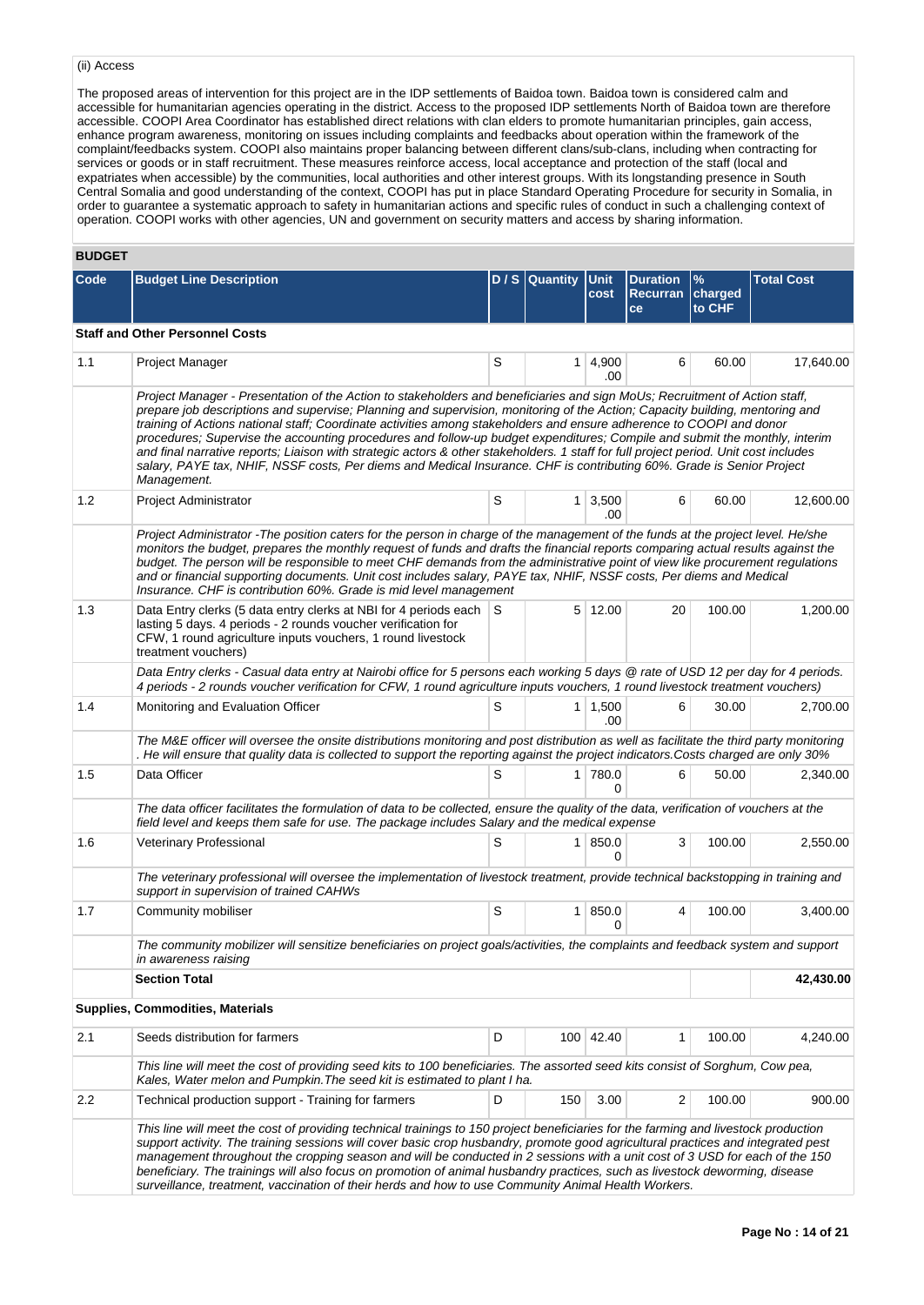| 2.3           | Tools distribution for farmers                                                                                                                                                                                                                            | D |                | 100 26.00             | 1            | 100.00 | 2,600.00   |  |  |  |
|---------------|-----------------------------------------------------------------------------------------------------------------------------------------------------------------------------------------------------------------------------------------------------------|---|----------------|-----------------------|--------------|--------|------------|--|--|--|
|               | This line will meet the cost of providing farming tools for 100 farmers that will be targeted under the project                                                                                                                                           |   |                |                       |              |        |            |  |  |  |
| 2.4           | Identify and establish restocking committees                                                                                                                                                                                                              | D |                | $1 \mid 2,885$<br>.00 | $\mathbf{1}$ | 100.00 | 2,885.00   |  |  |  |
|               | This line with meet costs of identification and establishment of 5 restocking committees of 10 persons each to facilitate the<br>project activities                                                                                                       |   |                |                       |              |        |            |  |  |  |
| 2.5           | Restocking (goats) of vulnerable and IDP HHs                                                                                                                                                                                                              | D |                | 500 50.00             | 1            | 100.00 | 25,000.00  |  |  |  |
|               | The line covers the cost of purchasing 10 goats per household for 50 vulnerable and IDP households to rebuild their economic<br>assets                                                                                                                    |   |                |                       |              |        |            |  |  |  |
| 2.6           | <b>Fresh Food Vouchers</b>                                                                                                                                                                                                                                | D |                | 140 45.00             | 3            | 100.00 | 18,900.00  |  |  |  |
|               | This line will meet the cost of providing Fresh food vouchers at 45 USD for 3 months (equivalent to 30% of the CMB of 92USD)<br>to 140 IDP households that are most vulnerable and have children malnourished children under 5 years                      |   |                |                       |              |        |            |  |  |  |
| 2.7           | Unconditional cash transfer                                                                                                                                                                                                                               | D |                | 700 70.00             | 3            | 100.00 | 147,000.00 |  |  |  |
|               | This line will meet the cost of providing unconditional cash to 700 IDP households that are most vulnerable with 70 USD (<br>equivalent of 75% of the CMB of 92USD) for 3 months                                                                          |   |                |                       |              |        |            |  |  |  |
| 2.8           | Vehicle Rental in Baidoa                                                                                                                                                                                                                                  | D | 1 <sup>1</sup> | 1,600<br>.00          | 6            | 100.00 | 9.600.00   |  |  |  |
|               | Vehicle rental - costs for hire of vehicle inclusive of driver and fuel in Baidoa town                                                                                                                                                                    |   |                |                       |              |        |            |  |  |  |
| 2.9           | Vouchers design and production                                                                                                                                                                                                                            | D | 3650           | 0.09                  | $\mathbf{1}$ | 100.00 | 328.50     |  |  |  |
|               | This line will meet the cost of designing and producing voucher books that will be distributed to the project beneficiaries during<br>distributions                                                                                                       |   |                |                       |              |        |            |  |  |  |
|               | <b>Section Total</b>                                                                                                                                                                                                                                      |   |                |                       |              |        | 211,453.50 |  |  |  |
|               | <b>Contractual Services</b>                                                                                                                                                                                                                               |   |                |                       |              |        |            |  |  |  |
| 4.1           | Third party monitoring                                                                                                                                                                                                                                    | S |                | $1 \mid 3,000$<br>.00 | 1            | 100.00 | 3,000.00   |  |  |  |
|               | Third party monitoring - costs for commissioning an independent third party monitoring mission. Include lead field monitor fees,<br>temporary data enumerators, vehicle hire, communication costs while in the field and reports production. BOQ attached |   |                |                       |              |        |            |  |  |  |
|               | <b>Section Total</b>                                                                                                                                                                                                                                      |   |                |                       |              |        | 3,000.00   |  |  |  |
| <b>Travel</b> |                                                                                                                                                                                                                                                           |   |                |                       |              |        |            |  |  |  |
| 5.1           | Flight Cost - (Air Ticket, Visa Fees, Airport Taxes/Transfers,<br>mission expenses)                                                                                                                                                                       | S | 1              | 4,290<br>.00          | $\mathbf{1}$ | 100.00 | 4,290.00   |  |  |  |
|               |                                                                                                                                                                                                                                                           |   |                |                       |              |        |            |  |  |  |
|               | Flight costs - costs include Air Ticket, Visa Fees, Airport Taxes, Airport transfers within Nairobi, mission expenses). Flight Cost is<br>from Nairobi to Baidoa.                                                                                         |   |                |                       |              |        |            |  |  |  |
|               | <b>Section Total</b>                                                                                                                                                                                                                                      |   |                |                       |              |        | 4,290.00   |  |  |  |
|               | <b>General Operating and Other Direct Costs</b>                                                                                                                                                                                                           |   |                |                       |              |        |            |  |  |  |
| 7.1           | Office Rent/Base Rent                                                                                                                                                                                                                                     | S | $\mathbf{1}$   | 3,000                 | 6            | 40.00  | 7,200.00   |  |  |  |
|               | Office rent - costs for monthly office rent being charged. CHF is contributing 40%                                                                                                                                                                        |   |                | .00.                  |              |        |            |  |  |  |
| 7.2           | Office Supplies & Consumable (Stationeries)                                                                                                                                                                                                               | S | 1              | 350.0<br>0            | 6            | 50.00  | 1,050.00   |  |  |  |
|               | Office supplies and consumables - cost of stationary and office materials as per the BOQ attached. CHF is contributing 50%                                                                                                                                |   |                |                       |              |        |            |  |  |  |
| 7.3           | Office Utilities (Water, Electricity, Fuel for Generator)                                                                                                                                                                                                 | S | $\mathbf{1}$   | 850.0                 | 6            | 50.00  | 2,550.00   |  |  |  |
|               | Office utilities - monthly charges for water, electricity on a monthly basis for the Baidoa office. CHF is contributing 50%                                                                                                                               |   |                | 0                     |              |        |            |  |  |  |
| 7.4           | Communication Cost - Internet facilities, air time for mobile                                                                                                                                                                                             | S | $\mathbf{1}$   | 540.0<br>0            | 5            | 50.00  | 1,350.00   |  |  |  |
|               | phone<br>Covers the cost of communication for the field office - telephone and internet charges. Costs charged are only 50%                                                                                                                               |   |                |                       |              |        |            |  |  |  |
| 7.5           | <b>Bank Transfer commission</b>                                                                                                                                                                                                                           | S |                | $1 \mid 1,170$        | 1            | 100.00 | 1,170.33   |  |  |  |
|               | The line covers bank charges and the charges related to sending money to the field through Galaxy which is at 1.5%                                                                                                                                        |   |                | .33                   |              |        |            |  |  |  |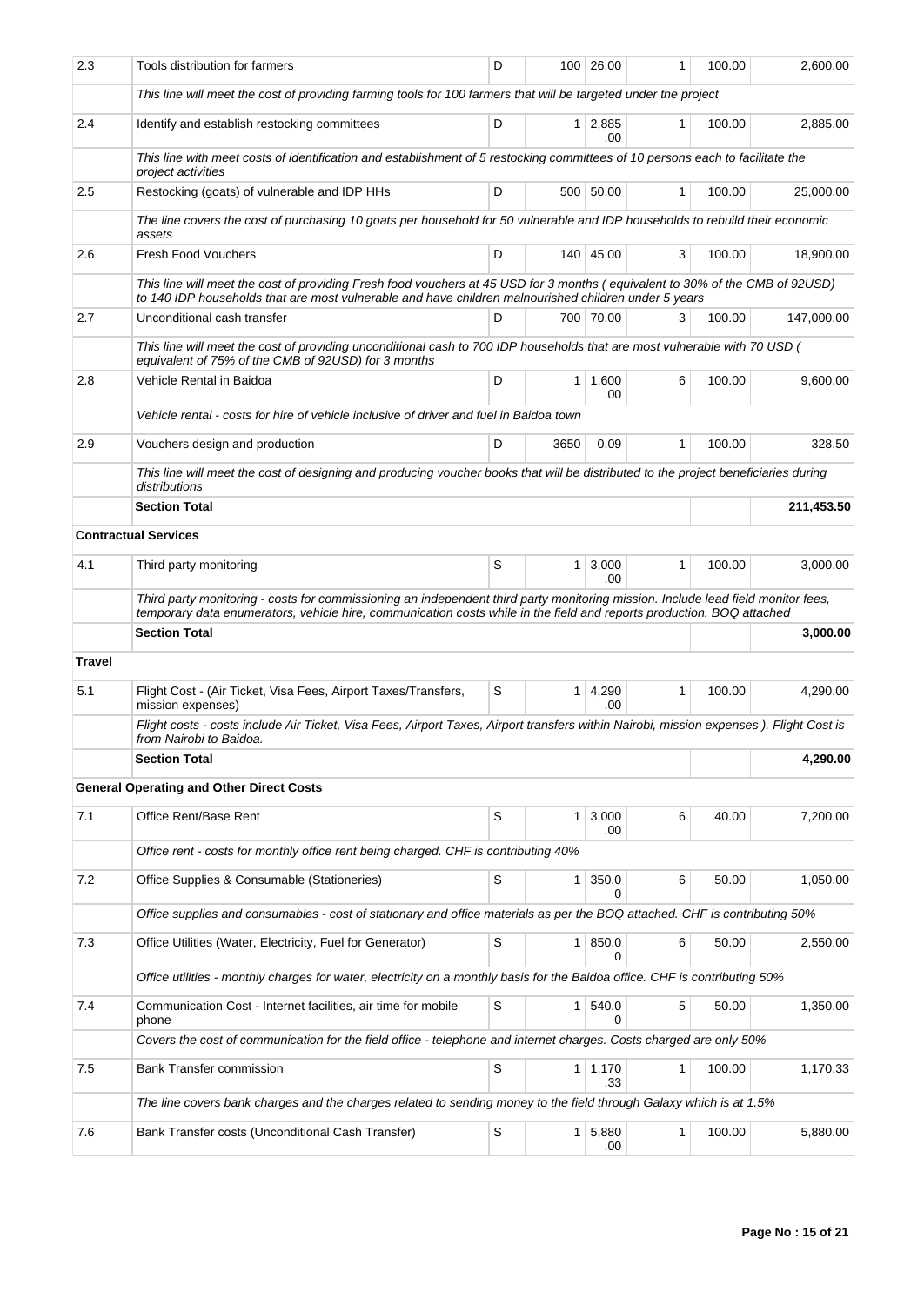| behalf of COOPI and the services rendered at a higher fee of 4% | Bank transfer costs for sending the Unconditional Cash Transfer to Galaxy who then pay out to the beneficiaries. Galaxy charges<br>a higher commission percentage for this transfer as they have to make payments to each of the 900 beneficiaries in 3 cycles on |            |
|-----------------------------------------------------------------|-------------------------------------------------------------------------------------------------------------------------------------------------------------------------------------------------------------------------------------------------------------------|------------|
| <b>Section Total</b>                                            |                                                                                                                                                                                                                                                                   | 19,200.33  |
| <b>SubTotal</b>                                                 | 5,361.00                                                                                                                                                                                                                                                          | 280,373.83 |
| Direct                                                          |                                                                                                                                                                                                                                                                   | 211,453.50 |
| Support                                                         | 68,920.33                                                                                                                                                                                                                                                         |            |
| <b>PSC Cost</b>                                                 |                                                                                                                                                                                                                                                                   |            |
| <b>PSC Cost Percent</b>                                         |                                                                                                                                                                                                                                                                   | 7.00       |
| <b>PSC Amount</b>                                               |                                                                                                                                                                                                                                                                   | 19,626.17  |
| <b>Total Cost</b>                                               |                                                                                                                                                                                                                                                                   | 300,000.00 |
| <b>Grand Total CHF Cost</b>                                     |                                                                                                                                                                                                                                                                   | 300,000.00 |

# **Project Locations**

| <b>Location</b> | <b>Estimated</b><br>percentage<br>of budget<br>for each<br><b>location</b> | <b>Estimated number of beneficiaries</b><br>for each location |                              |  |           | <b>Activity Name</b>                                                                                                                                                                                                                                                                                                                                                                                                                                                                                                                                                                                                                                                                                                                                                                                                                                                                                                                                                                                                                                                                                                                                                                                                                                                                                                                                                                                                                                                                                                                                                                                                                                                                                                                                                                                                                                                                                                                                                                                                                                                                                                                                                                                                                                                                                                                                                                                                                                                                                                                         |
|-----------------|----------------------------------------------------------------------------|---------------------------------------------------------------|------------------------------|--|-----------|----------------------------------------------------------------------------------------------------------------------------------------------------------------------------------------------------------------------------------------------------------------------------------------------------------------------------------------------------------------------------------------------------------------------------------------------------------------------------------------------------------------------------------------------------------------------------------------------------------------------------------------------------------------------------------------------------------------------------------------------------------------------------------------------------------------------------------------------------------------------------------------------------------------------------------------------------------------------------------------------------------------------------------------------------------------------------------------------------------------------------------------------------------------------------------------------------------------------------------------------------------------------------------------------------------------------------------------------------------------------------------------------------------------------------------------------------------------------------------------------------------------------------------------------------------------------------------------------------------------------------------------------------------------------------------------------------------------------------------------------------------------------------------------------------------------------------------------------------------------------------------------------------------------------------------------------------------------------------------------------------------------------------------------------------------------------------------------------------------------------------------------------------------------------------------------------------------------------------------------------------------------------------------------------------------------------------------------------------------------------------------------------------------------------------------------------------------------------------------------------------------------------------------------------|
|                 |                                                                            | Men                                                           | Women   Boys   Girls   Total |  |           |                                                                                                                                                                                                                                                                                                                                                                                                                                                                                                                                                                                                                                                                                                                                                                                                                                                                                                                                                                                                                                                                                                                                                                                                                                                                                                                                                                                                                                                                                                                                                                                                                                                                                                                                                                                                                                                                                                                                                                                                                                                                                                                                                                                                                                                                                                                                                                                                                                                                                                                                              |
| Bay -> Baidoa   | 85                                                                         | 612                                                           | 1,008                        |  | 972 1,008 | 3,600 Activity 1.1.1 : Provision of unconditional cash<br>transfer to 700 IDP HH<br>COOPI will provide unconditional cash transfer to<br>the most vulnerable IDP (new and among the<br>protracted), to save lives and livelihood assets.<br>Priority will be given to most vulnerable IDPs<br>affected by forced evictions, flooding, conflict<br>displacement and are in IPC 3 and 4. The<br>unconditional cash transfers gives flexibility to<br>the beneficiaries on the use of cash. Majority of<br>the beneficiaries are accustomed to acquiring<br>food through purchase and have lost all assets<br>while fleeing for safety. COOPI will build on<br>experiences and the lessons learnt in previous<br>and ongoing intervention s to effectively increase<br>access to food and essential non food items for<br>the most affected HHs. Targeting for<br>unconditional cash transfer will involve various<br>actors especially when it is linked to health,<br>nutrition and collection of physical data to<br>ascertain that eligible persons benefit from the<br>intervention. COOPI is also cognizant of the fact<br>that UCT is attractive, with high potential for<br>diversion and has put strong systems in place to<br>eliminate this. Both the existing biometric system<br>for registration and validation protocol for<br>beneficiary verification will be strengthened to<br>minimize risks. The biometric registration system<br>will also capture details of alternate member of<br>the HH to receive cash in case the principal head<br>of HH will not be available during distribution.<br>COOPI monitors the price of food and essential<br>non food items monthly and has been able to<br>follow the levels of inflation. PDM will be<br>conducted after each round of cash distribution<br>to monitor the usage of cash and assess the<br>impact on the market. The beneficiaries will be<br>given USD 70 which approximately contributes to<br>76% of the CMB, for 3 rounds. The beneficiary<br>data will be uploaded onto the master register list<br>for voucher production. The voucher contains 3<br>sections: one remains with COOPI, the second<br>one is used to redeem cash and the third one,<br>which has the complaint number remains with<br>the beneficiaries. Additionally, the beneficiaries<br>will be registered and paid using the biometric<br>systems. The beneficiary finger prints and photos<br>are taken and used to identify beneficiaries at<br>vouchers and cash collection points. The |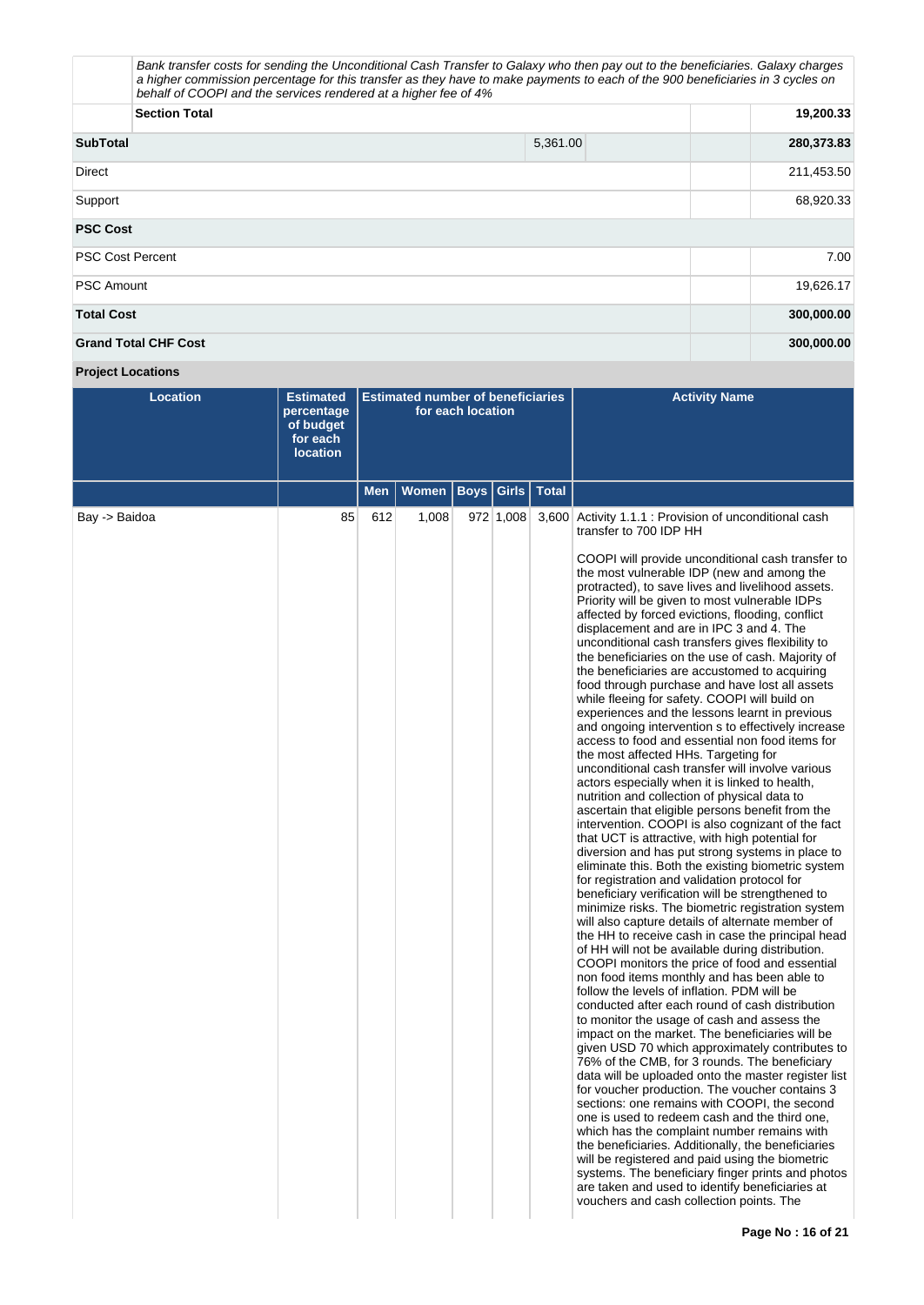beneficiaries will redeem these vouchers for a cash value with the Money Transfer Company closest to them.

Activity 1.2.1 : Fresh Food vouchers distribution for 140 IDP HHs with malnourished boys and girls under 5 years

COOPI considers the provision of FFV both as a means of delivering life-saving food assistance to the most affected as well as building their resilience. In other COOP programs it was noted that children enrolled in OTP and who were targeted for fresh food vouchers showed improved treatment outcomes in regard to length of stay. In addition the beneficiaries' feedback indicates significant contribution to children's dietary diversity through improved access to fresh and nutritious foods. The fresh food is implemented through the local traders and has injected cash into the local economy. Based on these positive experiences, COOPI will expand the FFV program and integrate IYCF education awareness as a strategy to diversify diets and improve nutritional status of Children <5 years in IDP settlements. The food will help to increase the intake of nutrients as they are rich in vitamin A, C, iron and protein among others. Though the nutritional values for raw and cooked food products are important, FFV mainly aims to add to the food baskets and through that contribute to the nutrient intake.

The beneficiaries are provided with list of fresh food available locally such as fruits, vegetables and eggs. Bi-weekly vouchers will be used to provide flexibility in receiving food. The beneficiaries of the FFV program are 140 IDPs in Baidoa who have children with MAM in order to improve their nutritional status. COOPI will undertake MUAC measurement and closely liaise with health and nutrition actors in the targeting process. The Households with eligible children will receive vouchers valued 45USD per month/3 months. The beneficiaries are sensitized on their entitlement in terms of voucher values, prices, the quality and the quantity of the fresh foods they will get per month. The records of food collections will be maintained and monitored by the project staff and beneficiary representatives who ensure that the correct quantities and quality are received by the beneficiaries in time. Since fresh food is perishable, each beneficiary makes arrangement with the vendor on the collection of the food in multiple rounds and a check system is indicted at the back of the voucher for monitoring purpose. The vouchers will be used to purchase approved foods (eggs, fresh fruits and vegetables) from selected traders. The traders will reclaim the vouchers from COOPI through a refunding mechanism with money vendors. Mothers/caregivers will be given counseling and education on the importance of breast feeding, appropriate feeding practices for young children, food preparation and storage, diet diversification, general nutrition and hygiene. The provision of food will be strengthened by: Promoting the use of the vegetables and fresh fruits through nutrition education and cooking demonstrations; Strengthening and facilitating the mother-tomother support groups and village representatives to disseminate the improved IYCF practices. Comprehensive monitoring systems including baselines and appropriate indicators will be put in place. Market assessments will be done to easily monitor supply, adjusting the value of the voucher and assessing the impact of the voucher on local markets.

Activity 2.1.1 : Provide basic farm tools and seeds.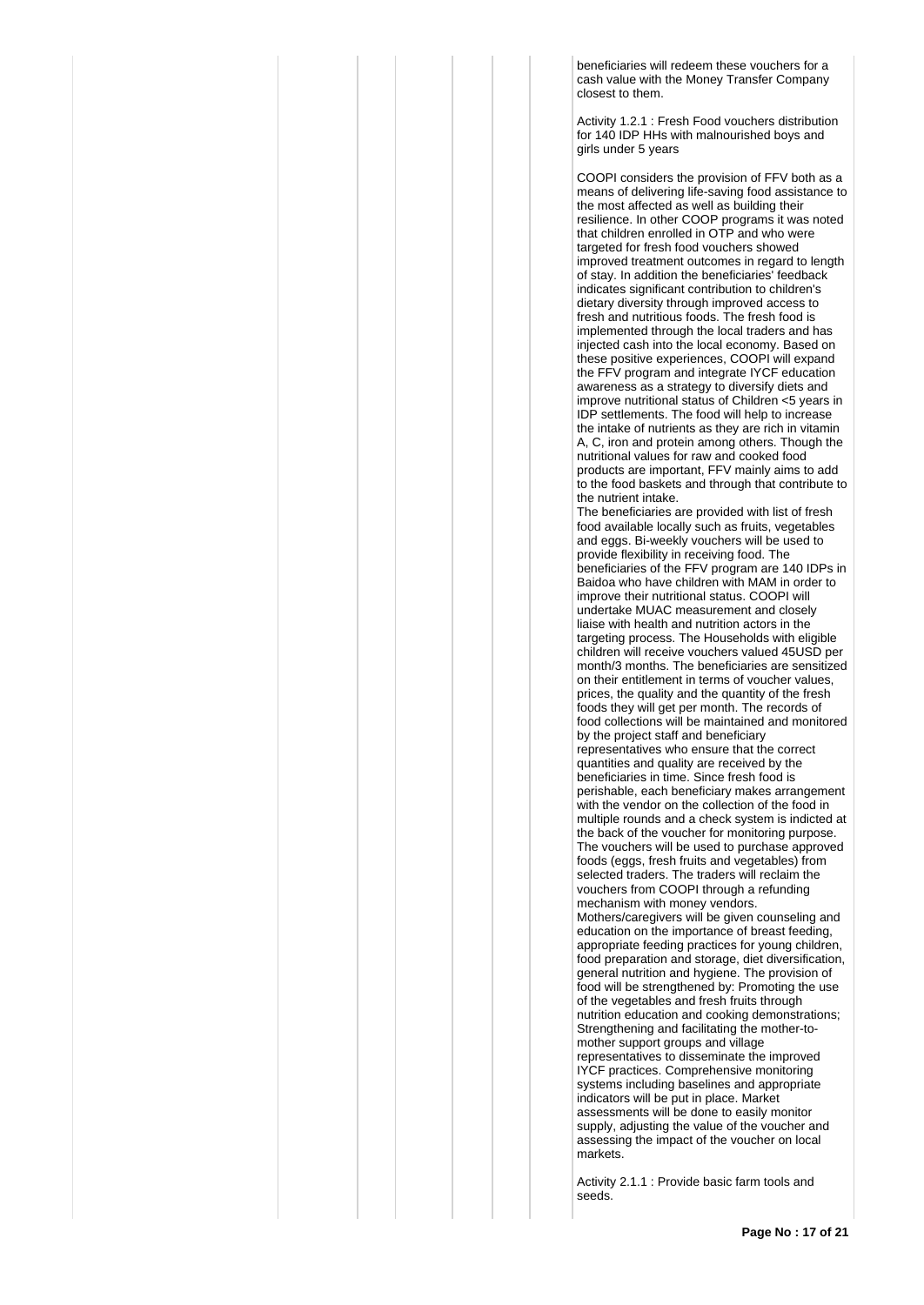100 female and male headed vulnerable IDP households amongst the UCT beneficiaries, who have dropped out of the agro-pastoral livelihood in Bay region and have access to farming land will be supported with provision of local high quality seeds (drought tolerant and nutritionally dense vegetables) and farming tools during seasonal labor peaks for land preparation, weeding and harvesting in order to increase productivity. Each identified household will be provided with seed varieties such as Sorghum, Cow pea, Kales, Water melon and Pumpkin and assorted tools which include hoe, Panga (Machette), and Kawawa (locally used). Local blacksmiths with capacity will be targeted to supply the tools through vouchers. Provision of hoes supports the cultivation of larger fields and improves timing as more family members can work at the same time.

Activity 2.1.2 : Conduct farmer technical training & pastoral field days on Good Agricultural practices (GAP) and basic animal husbandry for 150 IDP farmers/ livestock owners to improve own food production.

Onsite demonstration/training sessions will be carried out for households provided with agricultural inputs (100 supported with seeds) and those with few livestock holding (50 with restocking) in order to sensitize and discuss on good agricultural and animal husbandry practices for optimal production. The onsite demonstration/training sessions will be provided by COOPI agronomist & livestock specialist. Trainings will introduce beneficiaries to new farming techniques such as how to prepare the land according to climate- sensitive agricultural techniques, use of drought resistant varieties offered in the seed kit, crop production, harvesting and storage as well as basic animal husbandry skills (de-worming, disease identification & treatment, use of CAHWs services). Local role model IDP farmers and livestock owners will be used as resource persons during field demonstration sessions. Follow up of these sessions will be carried out in order to evaluate the impact of skills transferred

Activity 2.2.1 : Provide goats to 50 vulnerable HHs.

50 vulnerable households will each be provided with 10 goats (total 500 goats ) to rebuild their economic assets and provide high-quality livestock-derived foods, such as milk or meat. Goats are the livestock of choice for restocking due to their ability to reproduce more quickly and to be sold if necessary in small numbers without seriously diminishing the herd. A total of 4 restocking committees will be established based on familiarity, and capability and willingness of a person to facilitate the project activities. The committee members will be selected from the targeted households. A supplier will be contracted to supply the animals to be distributed and will be given details of the animals required. The COOPI veterinary staff will examine the animals for good body condition, for age and reproductive ability. All the animals required are to be 2 years of age or mature enough to breed. The beneficiaries will redeem their vouchers with the supplier in the presence of COOPI staff, restocking committee members and the local veterinary authorities. The timing of restocking will coincide with the Deyr (October - December) when pasture and water will be available for livestock. Restocking will prioritize female headed Households and those with U5 children with malnutrition and target households that are motivated to return to a livestock-based way of life, and that possess the relevant livestock-

**Page No : 18 of 21**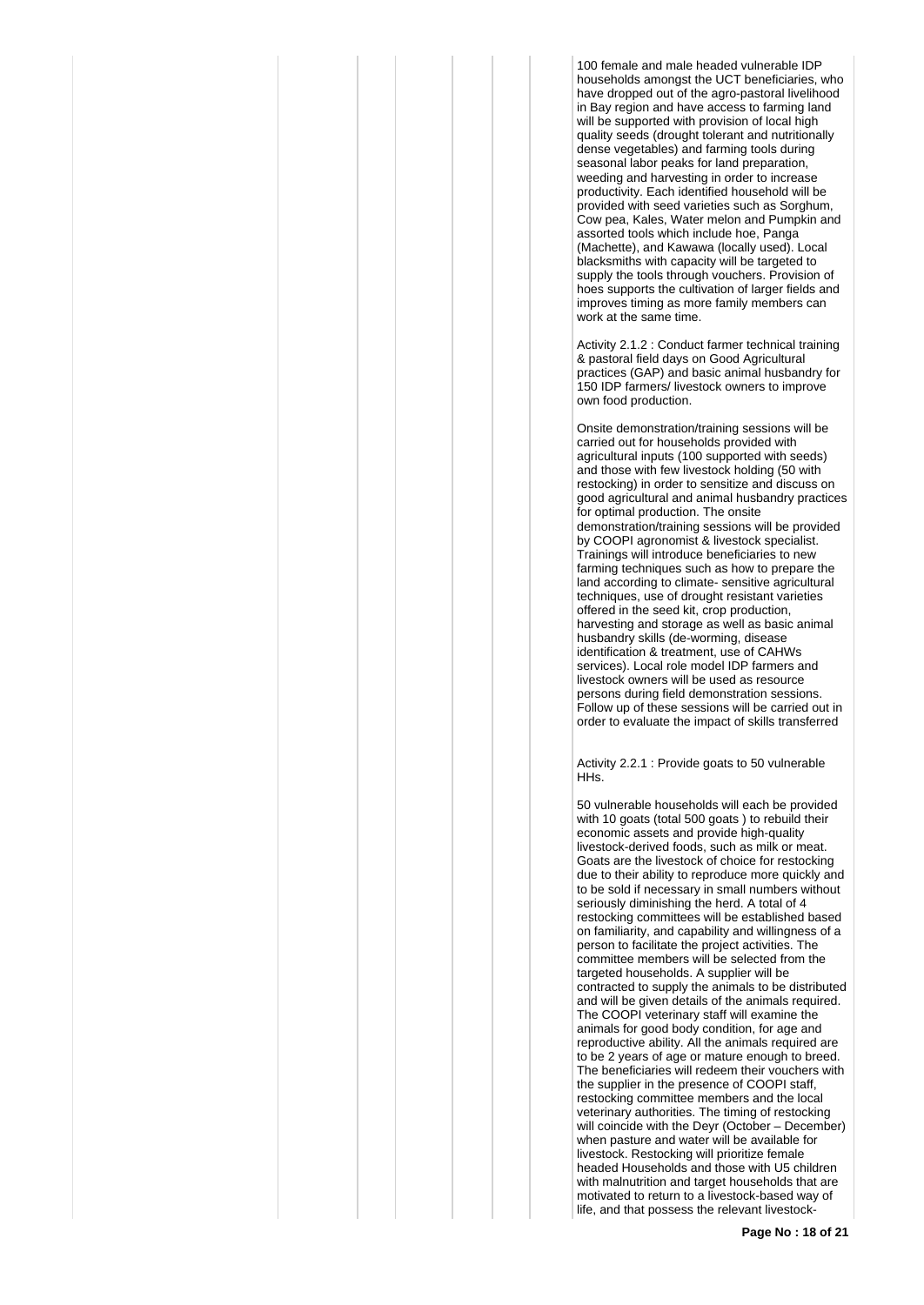|                          |    |     |     |     |     | rearing skills and knowledge.                                                                                                                                                                                                                                                                                                                                                                                                                                                                                                                                                                                                                                                                                                                                                                                                                                                                                                                                                                                                                                                                                                                                                                                                                                                                                                                                                                                                                                                                                                                                                                                                                                                                                                                                                                                                                                                                                                                                                                                                                                                                                                                                                                                                                                                                                                                                                                                                                                                                                                                                                                                                                                  |
|--------------------------|----|-----|-----|-----|-----|----------------------------------------------------------------------------------------------------------------------------------------------------------------------------------------------------------------------------------------------------------------------------------------------------------------------------------------------------------------------------------------------------------------------------------------------------------------------------------------------------------------------------------------------------------------------------------------------------------------------------------------------------------------------------------------------------------------------------------------------------------------------------------------------------------------------------------------------------------------------------------------------------------------------------------------------------------------------------------------------------------------------------------------------------------------------------------------------------------------------------------------------------------------------------------------------------------------------------------------------------------------------------------------------------------------------------------------------------------------------------------------------------------------------------------------------------------------------------------------------------------------------------------------------------------------------------------------------------------------------------------------------------------------------------------------------------------------------------------------------------------------------------------------------------------------------------------------------------------------------------------------------------------------------------------------------------------------------------------------------------------------------------------------------------------------------------------------------------------------------------------------------------------------------------------------------------------------------------------------------------------------------------------------------------------------------------------------------------------------------------------------------------------------------------------------------------------------------------------------------------------------------------------------------------------------------------------------------------------------------------------------------------------------|
| Bay -> Baidoa -> Caanole | 15 | 102 | 168 | 162 | 168 | 600 Activity 1.1.1 : Provision of unconditional cash<br>transfer to 700 IDP HH<br>COOPI will provide unconditional cash transfer to<br>the most vulnerable IDP (new and among the<br>protracted), to save lives and livelihood assets.<br>Priority will be given to most vulnerable IDPs<br>affected by forced evictions, flooding, conflict<br>displacement and are in IPC 3 and 4. The<br>unconditional cash transfers gives flexibility to<br>the beneficiaries on the use of cash. Majority of<br>the beneficiaries are accustomed to acquiring<br>food through purchase and have lost all assets<br>while fleeing for safety. COOPI will build on<br>experiences and the lessons learnt in previous<br>and ongoing intervention s to effectively increase<br>access to food and essential non food items for<br>the most affected HHs. Targeting for<br>unconditional cash transfer will involve various<br>actors especially when it is linked to health,<br>nutrition and collection of physical data to<br>ascertain that eligible persons benefit from the<br>intervention. COOPI is also cognizant of the fact<br>that UCT is attractive, with high potential for<br>diversion and has put strong systems in place to<br>eliminate this. Both the existing biometric system<br>for registration and validation protocol for<br>beneficiary verification will be strengthened to<br>minimize risks. The biometric registration system<br>will also capture details of alternate member of<br>the HH to receive cash in case the principal head<br>of HH will not be available during distribution.<br>COOPI monitors the price of food and essential<br>non food items monthly and has been able to<br>follow the levels of inflation. PDM will be<br>conducted after each round of cash distribution<br>to monitor the usage of cash and assess the<br>impact on the market. The beneficiaries will be<br>given USD 70 which approximately contributes to<br>76% of the CMB, for 3 rounds. The beneficiary<br>data will be uploaded onto the master register list<br>for voucher production. The voucher contains 3<br>sections: one remains with COOPI, the second<br>one is used to redeem cash and the third one,<br>which has the complaint number remains with<br>the beneficiaries. Additionally, the beneficiaries<br>will be registered and paid using the biometric<br>systems. The beneficiary finger prints and photos<br>are taken and used to identify beneficiaries at<br>vouchers and cash collection points. The<br>beneficiaries will redeem these vouchers for a<br>cash value with the Money Transfer Company<br>closest to them. |
|                          |    |     |     |     |     | Activity 1.2.1 : Fresh Food vouchers distribution<br>for 140 IDP HHs with malnourished boys and<br>girls under 5 years<br>COOPI considers the provision of FFV both as a<br>means of delivering life-saving food assistance to<br>the most affected as well as building their<br>resilience. In other COOP programs it was noted<br>that children enrolled in OTP and who were<br>targeted for fresh food vouchers showed<br>improved treatment outcomes in regard to length<br>of stay. In addition the beneficiaries' feedback<br>indicates significant contribution to children's<br>dietary diversity through improved access to<br>fresh and nutritious foods. The fresh food is<br>implemented through the local traders and has<br>injected cash into the local economy. Based on<br>these positive experiences, COOPI will expand<br>the FFV program and integrate IYCF education<br>awareness as a strategy to diversify diets and<br>improve nutritional status of Children <5 years in<br>IDP settlements. The food will help to increase<br>the intake of nutrients as they are rich in vitamin<br>A, C, iron and protein among others. Though the<br>nutritional values for raw and cooked food<br>products are important, FFV mainly aims to add<br>to the food baskets and through that contribute to                                                                                                                                                                                                                                                                                                                                                                                                                                                                                                                                                                                                                                                                                                                                                                                                                                                                                                                                                                                                                                                                                                                                                                                                                                                                                                                                           |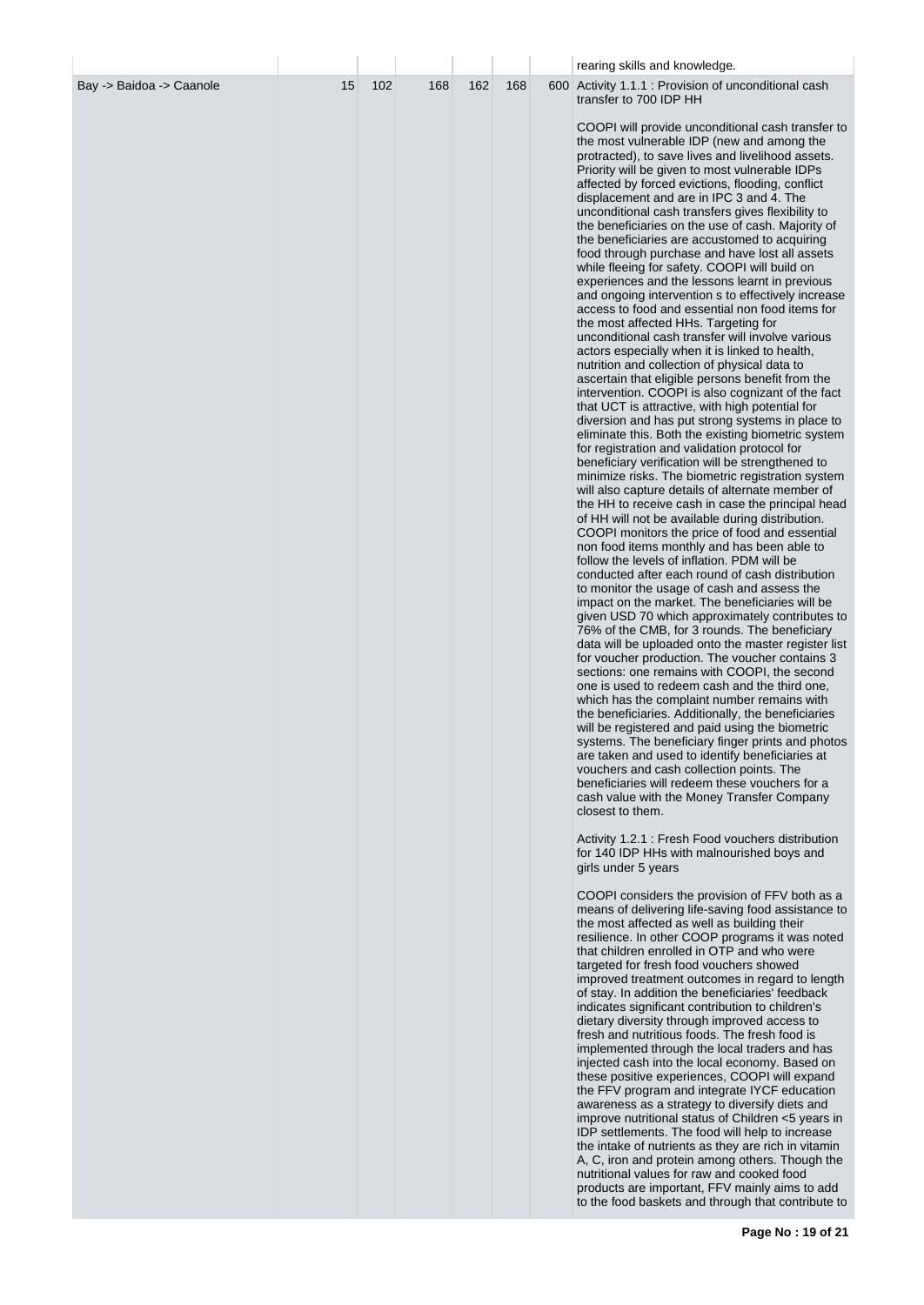the nutrient intake.

The beneficiaries are provided with list of fresh food available locally such as fruits, vegetables and eggs. Bi-weekly vouchers will be used to provide flexibility in receiving food. The beneficiaries of the FFV program are 140 IDPs in Baidoa who have children with MAM in order to improve their nutritional status. COOPI will undertake MUAC measurement and closely liaise with health and nutrition actors in the targeting process. The Households with eligible children will receive vouchers valued 45USD per month/3 months. The beneficiaries are sensitized on their entitlement in terms of voucher values, prices, the quality and the quantity of the fresh foods they will get per month. The records of food collections will be maintained and monitored by the project staff and beneficiary representatives who ensure that the correct quantities and quality are received by the beneficiaries in time. Since fresh food is perishable, each beneficiary makes arrangement with the vendor on the collection of the food in multiple rounds and a check system is indicted at the back of the voucher for monitoring purpose. The vouchers will be used to purchase approved foods (eggs, fresh fruits and vegetables) from selected traders. The traders will reclaim the vouchers from COOPI through a refunding mechanism with money vendors. Mothers/caregivers will be given counseling and education on the importance of breast feeding, appropriate feeding practices for young children, food preparation and storage, diet diversification, general nutrition and hygiene. The provision of food will be strengthened by: Promoting the use of the vegetables and fresh fruits through nutrition education and cooking demonstrations; Strengthening and facilitating the mother-tomother support groups and village representatives to disseminate the improved IYCF practices. Comprehensive monitoring systems including baselines and appropriate indicators will be put in place. Market assessments will be done to easily monitor supply, adjusting the value of the voucher and assessing the impact of the voucher on local markets.

Activity 2.1.1 : Provide basic farm tools and seeds.

100 female and male headed vulnerable IDP households amongst the UCT beneficiaries, who have dropped out of the agro-pastoral livelihood in Bay region and have access to farming land will be supported with provision of local high quality seeds (drought tolerant and nutritionally dense vegetables) and farming tools during seasonal labor peaks for land preparation, weeding and harvesting in order to increase productivity. Each identified household will be provided with seed varieties such as Sorghum, Cow pea, Kales, Water melon and Pumpkin and assorted tools which include hoe, Panga (Machette), and Kawawa (locally used). Local blacksmiths with capacity will be targeted to supply the tools through vouchers. Provision of hoes supports the cultivation of larger fields and improves timing as more family members can work at the same time.

Activity 2.1.2 : Conduct farmer technical training & pastoral field days on Good Agricultural practices (GAP) and basic animal husbandry for 150 IDP farmers/ livestock owners to improve own food production.

Onsite demonstration/training sessions will be carried out for households provided with agricultural inputs (100 supported with seeds) and those with few livestock holding (50 with restocking) in order to sensitize and discuss on